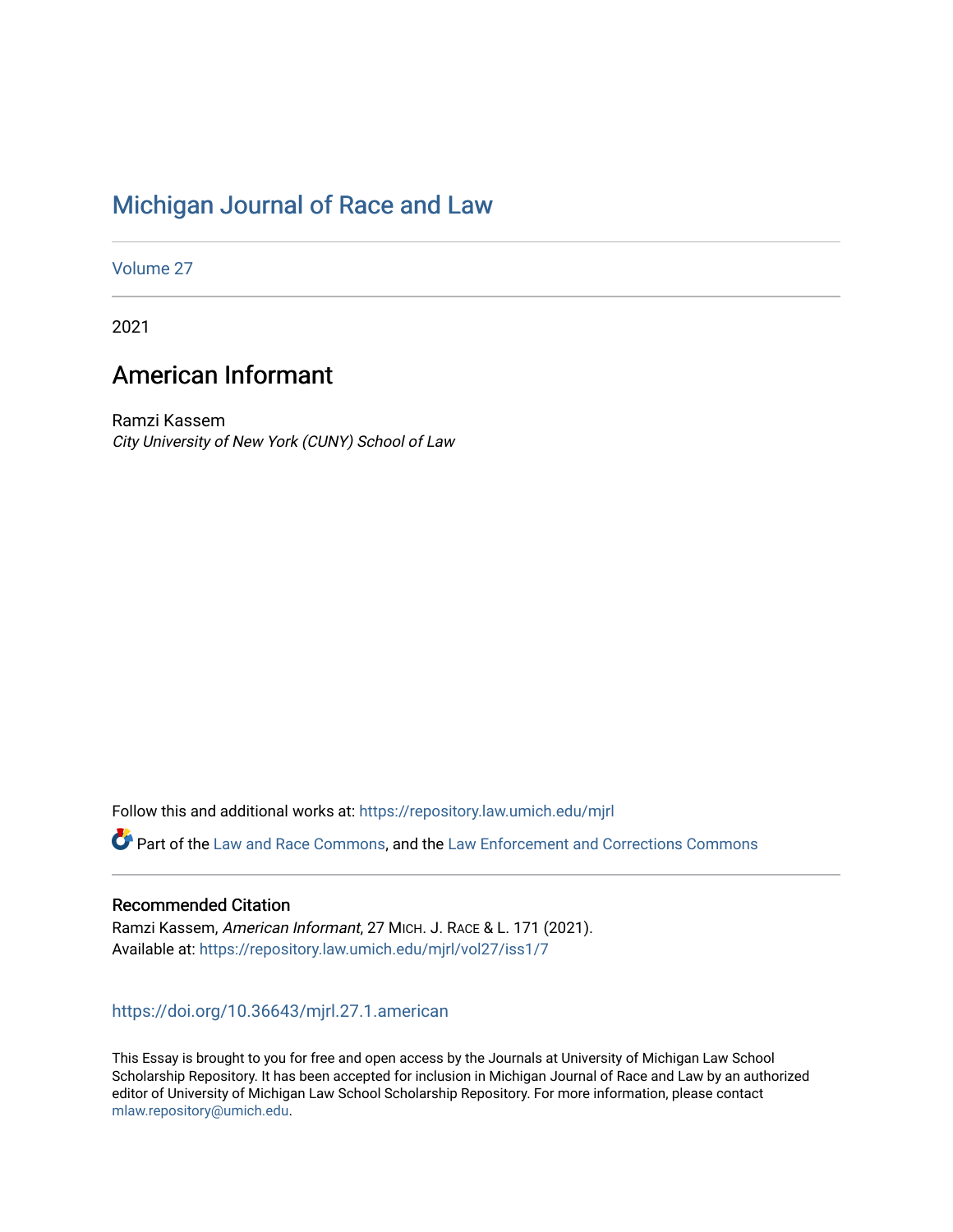## AMERICAN INFORMANT

## *Ramzi Kassem\**

Part of my childhood was spent in Baghdad, Iraq, during the rule of Saddam Hussein. At that time, the regime offered free and universal education and healthcare. Literacy rates in the country surpassed much of the Arabic-speaking world and, indeed, the Global South. As the celebrated Egyptian intellectual, Taha Hussein, famously put it: "Cairo writes; Beirut prints; and Baghdad reads."1 Booksellers were everywhere in Baghdad. Its people read voraciously and passionately debated literature, poetry, and a range of other subjects.

But what struck me, even as a child, was the absence of sustained talk about politics in bookshops, markets, and other public spaces. I knew that adults could not stay away from the topic of politics in more intimate, private settings, where a deeper level of trust usually reigned. Once you entered the public sphere, however, discretion about politics—and especially local politics—clearly became the better part of valor. Iraqi society had been so thoroughly infiltrated by elements of Hussein's intelligence services that ordinary people knew to tread with extreme caution. After all, the person standing within earshot at a bustling Baghdad market, overhearing your conversation—or maybe even your direct interlocutor could be an informant. And the stakes were high: incarceration, torture, or death. That was an early introduction to the *valency* of informants—their capacity to interact with the society that surrounds them and their distorting effect on it. The lesson has colored my subsequent work on

<sup>\*</sup> Professor of Law, City University of New York (CUNY) School of Law. I would like to recognize first and foremost the very many clients, community organizers, and activists with whom my students and I have had the privilege of working and learning over years of clinical law practice for so generously bestowing their trust on us. I also wish to thank Noor Sheikh, CUNY School of Law Class of 2023, for her invaluable research support on this article, along with scores of alumni, too many to be named here, who have inspired, fueled, and carried out the arduous mission of the clinic. Finally, I have benefitted deeply from discussion and collaboration with Naz Ahmad, Tarek Z. Ismail, Diala Shamas, Princess Masilungan, and Mudassar H. Toppa, all former or current colleagues in law practice or on the law faculty.

<sup>1</sup>*. Taha Hussein*, MAREFA, https://www.marefa.org/%D8%B7%D9%87\_%D8%AD% D8%B3%D9%8A%D9%86 (on Taha Hussein generally); Osman Fekry, *Cairo Writes, Beirut Prints, and No One Reads*, AL-AHRAM (Mar. 11, 2019), https://gate.ahram.org.eg/News /2320653.aspx (attributing quote to Taha Hussein).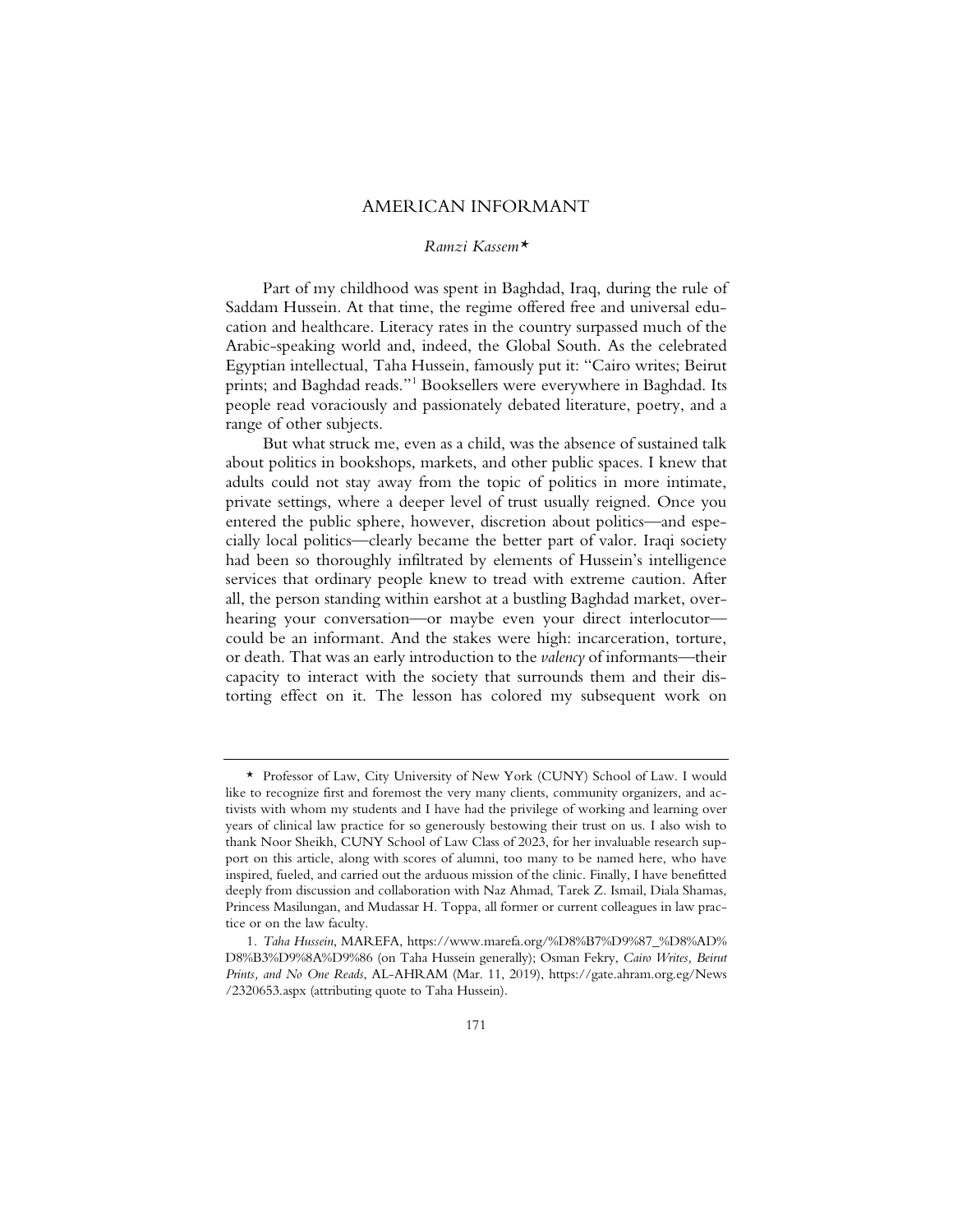surveillance, including this reflection on the contemporary role of informants in the United States.

#### SCOPE OF THE PHENOMENON

Following the events of September 11, 2001, the Federal Bureau of Investigation officially pivoted from an ostensible law enforcement function towards intelligence gathering, in the name of national security.<sup>2</sup> Instead of focusing mostly on the retrospective investigation of already consummated acts, or organized conspiracies to commit specific crimes, the FBI shifted to a more prospective, supposedly preventative and preemptive posture, where one of the agency's principal declared aims became the disruption of potential terrorists.<sup>3</sup>

The FBI was not alone. Other agencies, both federal and local, were similarly repurposed. Among the more notable examples was the New York City Police Department (NYPD), the largest police force in the United States. Because New York City registered the largest number of casualties with the collapse of the Twin Towers, local authorities decided that they could no longer rely exclusively on federal law enforcement to protect the city from transnational threats.<sup>4</sup> David Cohen, a career Central Intelligence Agency officer, was brought in to helm the NYPD Intelligence Division.<sup>5</sup> He revamped the unit in the image of his former agency, developing and prioritizing its intelligence gathering capabilities.

4. Matt Apuzzo & Adam Goldman, *With CIA Help, NYPD Moves Covertly in Muslim Areas*, ASSOCIATED PRESS (Sept. 6, 2011), https://www.pulitzer.org/winners/matt-apuzzoadam-goldman-eileen-sullivan-and-chris-hawley (reporting that David Cohen, then-NYPD intelligence chief, and Ray Kelly, then-NYPD commissioner, shared the belief that NYPD could not rely on federal government to prevent further acts of political violence targeting New York City post-9/11).

<sup>2.</sup> Robert S. Mueller, Director, Fed. Bureau of Investigation, Speech at Kansas State University Landon Lecture: The FBI Changing to Meet Today's Challenges (April 13, 2004) (transcript available on Federal Bureau of Investigation online archive), https://archives.fbi.gov/archives/news/testimony/the-fbi-transformation-since-2001; John Hudson, *FBI Drops Law Enforcement as 'Primary' Mission*, FOREIGN POLICY (Jan. 5, 2014), https://foreignpolicy.com/2014/01/05/fbi-drops-law-enforcement-as-primary-mission/.

<sup>3.</sup> In that period, counterterrorism went from a relatively minor unit to accounting for the "lion's share of the FBI's budget—\$3.3 billion, compared to \$2.6 billion for organized crime." Trevor Aaronson, *The Informants*, MOTHER JONES (Sept. 2011), https://www.motherjones.com/politics/2011/07/fbi-terrorist-informants/. In 2021, "intelligence" and "counterintelligence" were allotted \$5,797,453,000 of the FBI's budget, while "federal crimes" are allotted \$3,381,449,000. FED. BUREAU OF INVESTIGATION, U.S. DEP'T OF JUST., FY 2022 BUDGET REQUEST AT A GLANCE 4 (2021).

<sup>5</sup>*. Id*. Today, that component is called the Intelligence Bureau, denoting increased stature within the police's organizational chart. *Intelligence*, *N.Y.C. Police Dep't*, THE OFF. WEBSITE OF N.Y.C. , https://www1.nyc.gov/site/nypd/bureaus/investigative/intelligence.page (last visited Sept. 19, 2021).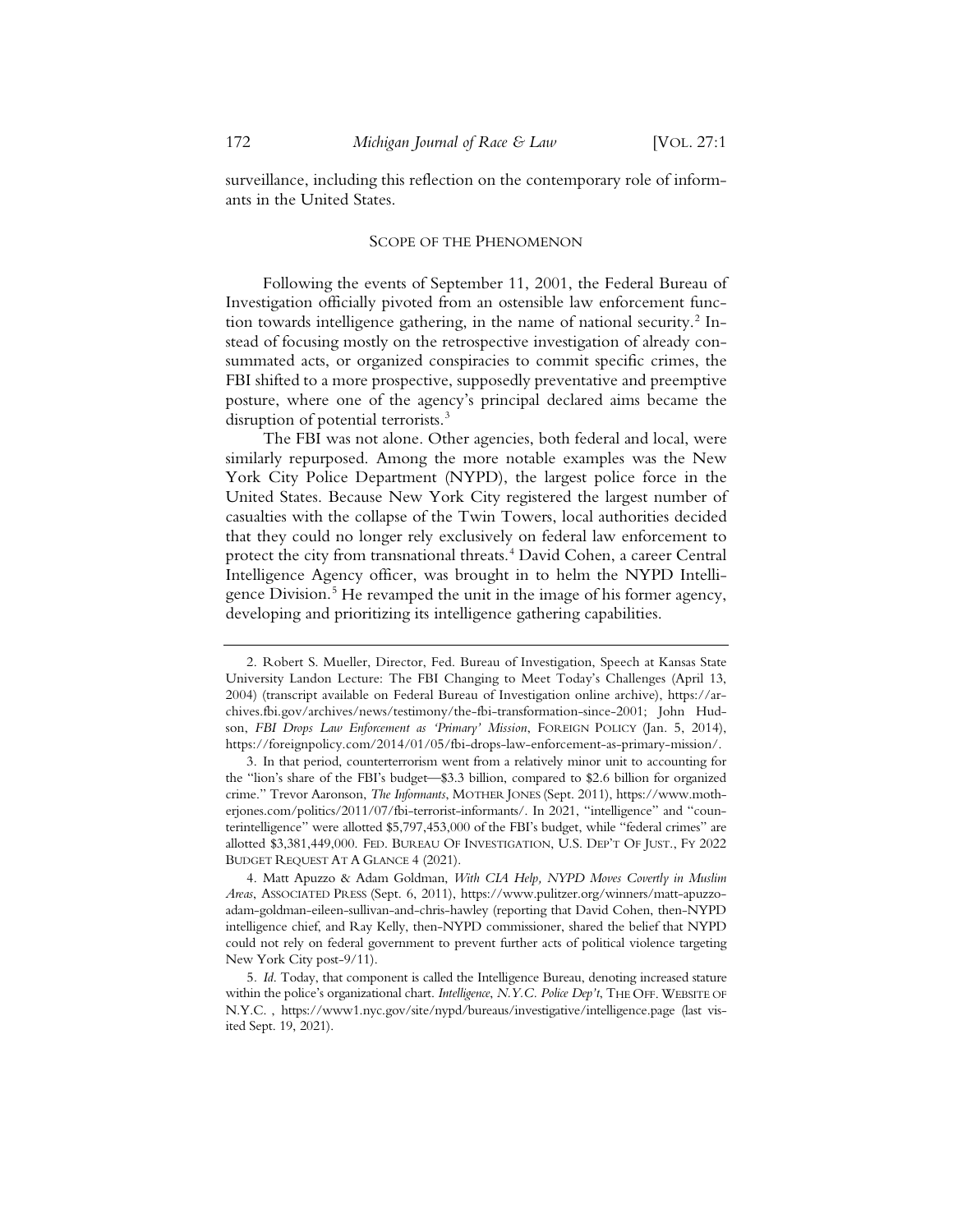The deployment of informants in U.S. Muslim communities and spaces has featured centrally in both agencies' programs and efforts.<sup>6</sup> Though secrecy is the name of the game, making updated figures hard to come by, there are an estimated 15,000 FBI informants deployed nationwide.<sup>7</sup> That is tenfold the number of informants when J. Edgar Hoover was still in charge of the agency, and more than double the number reached at the height of the so-called "war on drugs."8 On average, the FBI disburses \$42 million per year on payments to its informants.<sup>9</sup> The NYPD also sent informants—known as "crawlers"—into mosques.10

8. Trevor Aaronson, *The FBI Informant Who Mounted A Sting Operation Against The FBI*, THE INTERCEPT (Apr. 15, 2015), https://theintercept.com/2015/04/15/fbi-informantstung-fbi (reporting that during J. Edgar Hoover's administration, the COINTELPRO operation had 1,500 informants and the administration during the "war on drugs" had 6,000 informants).

9. OFF. OF THE INSPECTOR GEN., U.S. DEP'T OF JUST., AUDIT OF THE FEDERAL BUREAU OF INVESTIGATION'S MANAGEMENT OF ITS CONFIDENTIAL HUMAN SOURCE VALIDATION PROCESSES 1 (2019) https://oig.justice.gov/reports/2019/a20009.pdf.

10. Adam Goldman & Matt Apuzzo, *Informant: NYPD Paid Me To 'Bait' Muslims*, ASSOCIATED PRESS (Oct. 23, 2012), https://www.ap.org/ap-in-the-news/2012/informant-nypd-paid-me-to-bait-muslims. Whereas its "mosque crawlers" were informants, the NYPD also sent plainclothes police officers, known as "rakers," to inventory Muslim community spaces the police believed might be so-called "hot spots," in a sweeping search for

<sup>6.</sup> There exists, of course, a highly instructive literature on the harms caused by informants in other contexts. Law professor and former prosecutor Paul Butler has noted the devastating impact of the culture of informants in the criminal punishment system on communities of color and urges an end to the practice of becoming informants in exchange for money or reduction in sentencing. *See, e.g.*, PAUL BUTLER, LET'S GET FREE: A HIP HOP THEORY OF JUSTICE 81-86 (2009). Professor Butler takes care to distinguish being an informant from being a witness or reporting crimes in one's community. *See also* ALEXANDRA NATAPOFF, SNITCHING, CRIMINAL INFORMANTS AND THE EROSION OF AMERICAN JUSTICE 121-28 (2009). The instant modest reflection is rooted in the author's clinical practice in its specific context.

<sup>7.</sup> Trevor Aaronson, *The Informants*, MOTHER JONES (Sept. 2011), https://www.mother jones.com/politics/2011/07/fbi-terrorist-informants (reporting that FBI has roster of 15,000 informants, many of whom are tasked with infiltrating U.S. Muslim communities). FBI agents have been reared to be suspicious of Muslims. *See* Janet Reitman, *I Helped Destroy People*, N.Y. TIMES MAG. (Sept. 1, 2021), https://www.nytimes.com/2021/09/01/magazine/fbi-terrorism-terry-albury.html (former FBI agent and whistleblower explaining that, in training, "it was made very clear from Day 1 that the enemy was not just a tiny group of disaffected Muslims" but that "Islam itself was the enemy"). Partly as a result, U.S. Muslims may be more spied upon by their own government than the people of the former East Germany were by the Stasi. *See* Arun Kundnani, Opinion, *Missing the Best Chance to Prevent Terror Bombing*, KUNDNANI (May 7, 2013), https://www.kundnani.org/missing-the-best-chance-to-preventterror-bombing (detailing that Stasi had one informant for every 66 citizens and that surveillance efforts in the United States may have already surpassed that ratio for Muslims). *See also*  Conor Friedersdorf, *Does the FBI Use Stasi-Style Tactics Against Muslims?*, THE ATLANTIC (Apr. 24, 2014), https://www.theatlantic.com/politics/archive/2014/04/a-lawsuit-alleges-that-thefbi-uses-stasi-tactics-against-muslim-americans/361146 (comparing FBI retaliation against those who refuse to become informants to Stasi tactics).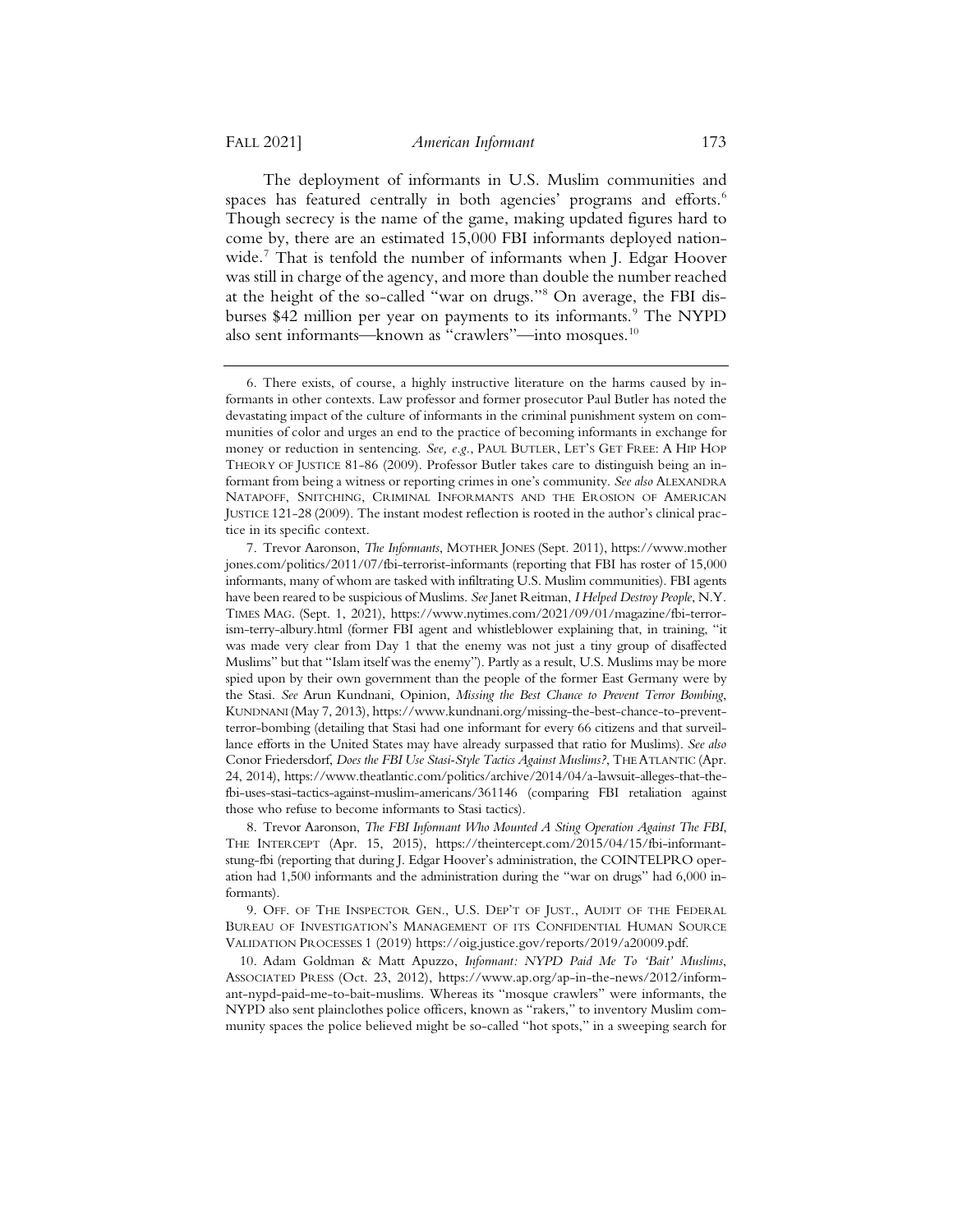The role of informants is not limited to the brick-and-mortar world. Informants have also been tasked with infiltrating virtual spaces to collect information and report it to their handlers.<sup>11</sup> Perhaps even more significantly, law enforcement agencies routinely weaponize personal electronic devices, as well as the applications they host, to inform against their users. Law enforcement agencies accomplish this when they seize and mine those devices or serve various forms of process on "remote computing services" to obtain immense caches of user data.<sup>12</sup>

Finally, other practices can be assimilated to the use of informants. So-called knock-and-talks, where representatives of various law enforcement agencies appear, unannounced and uninvited, at a home, workplace, or place of worship or learning, in order to question someone, are functionally attempts to turn that person into a source of information—comparable in a sense to an informant.<sup>13</sup>

what it imagined as smoldering embers that might ignite. *'Mosque Crawlers,' 'Rakers' Monitoring U.S. Muslims for NYPD* (PBS News Hour radio broadcast Feb. 28, 2012) (transcript on file with PBS atI https://www.pbs.org/newshour/show/mosque-crawlers-rakers-monitoring-u-s-muslims-for-nypd).

<sup>11</sup>*. See* Conor Friedersdorf, *supra* note 7 (relating experience of Jameel Algibhah who was approached by FBI to be an informant and asked to join online Islamic forums and "act like an extremist and report back to them"). Algibhah eventually sued the FBI agents responsible, among others, in a case that ultimately reached the U.S. Supreme Court. *See Tanzin v. Tanvir*, 141 S. Ct. 486 (2020). Disclosure: with my law students and colleagues, I served as counsel for the plaintiffs throughout the litigation and I argued the case before the U.S. Supreme Court in 2020.

<sup>12</sup>*. See, e.g.*, Second Amended Complaint at 1, *Janfeshan v. U.S. Customs and Border Prot.*, U.S. Dist. LEXIS 151058 (2017) (No. 16-CV-6915) (plaintiff challenged U.S. Customs and Border Protection's search and seizure of smartphone device and data); *see also Janfeshan v. United States Customs & Border Prot.*, U.S. Dist. LEXIS 151058 (2017). Disclosure: with my law students and colleagues, I served as counsel for the plaintiff in this litigation. Beyond the border, federal agencies rely heavily on legal authorities such as 18 U.S.C. § 2703 to obtain user data and content, often without advance notice. It is important to note, however, that, on the digital front, state surveillance is not the sole menace, nor probably the principal one. For a brilliant analysis of the profit motive behind corporate collection of "behavioral surplus"—basically user behavior data—see Shoshana Zuboff, The Age of Surveillance Capitalism (Profile Books ed., 2019). *See also* Natasha Singer and Mike Isaac, *Facebook to Pay \$550 Million to Settle Facial Recognition Suit*, N.Y. TIMES (Jan. 29, 2020), https://www.nytimes.com/2020/01/29/technology/facebook-privacy-lawsuit-earnings.html; *cf.* Jonathan Stempel, *Google Faces \$5 Billion Lawsuit in U.S. for Tracking 'Private' Internet Use*, REUTERS (June 2, 2020), https://www.reuters.com/article/us-alphabet-google-privacylawsuit/google-faces-5-billion-lawsuit-in-u-s-for-tracking-private-internet-use-idUSKBN23933H.

<sup>13.</sup> Of course, in the parlance and perspective of law enforcement agents, a person who submits to such questioning would not be a covert "informant" but a "source," recruited in the open. The FBI publicly refers to such encounters as "voluntary interviews." *DOJ Orders, Incentivizes, 'Voluntary' Interviews of Aliens to Obtain Information on Terrorists; Foreign Students, Visa Processing Under State Dept. Scrutiny*, 78 INTERPRETER RELEASES 1816, 1817-19, Appendix I (2001); *see also* Federal Bureau of Investigation, *Domestic Investigations and Operations*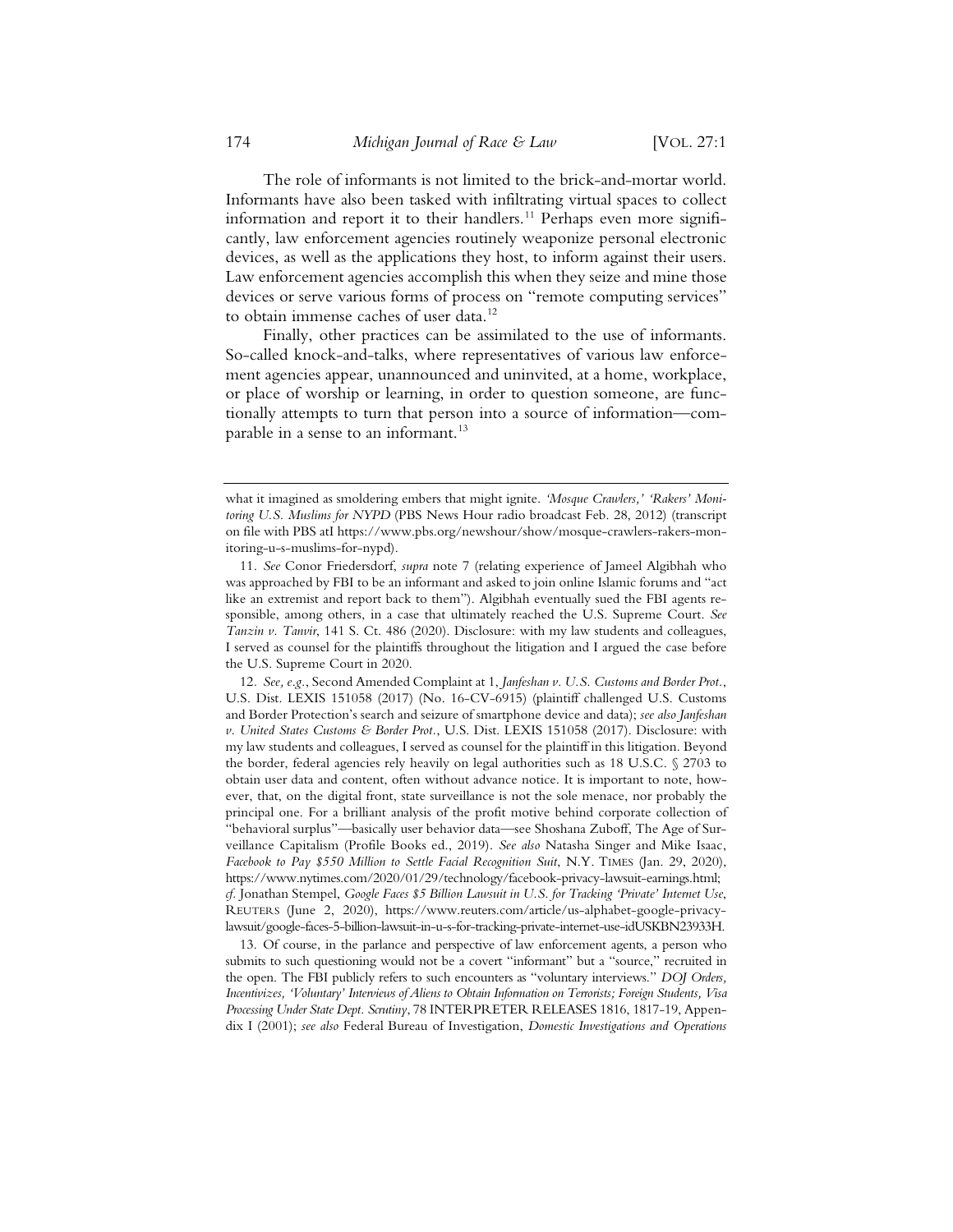### WHAT INFORMANTS DO

Leading up to 9/11, informants typically acted as the eyes and ears of law enforcement within organized criminal syndicates. Like the agencies handling them, however, the approach informants took was reoriented. Instead of hewing to a more passive posture, informants adopted an increasingly active role in U.S. Muslim communities.14

For example, Shamiur Rahman, an informant who eventually outed himself on Facebook, was instructed by his NYPD handlers to "create and capture," by instigating conversations with Muslim students and others about "jihad" and "terrorism."15 That strategy mirrors one followed by federal informants. The FBI tasked Craig Monteilh with infiltrating Southern California's Muslim communities.<sup>16</sup> Posing as a convert, he repeatedly

14. It bears emphasis that the FBI often turns to informants in the first instance because their deployment does not require probable cause, whereas sending in undercover FBI agents generally does. Informants can be used to obtain colorable probable cause that then permits the introduction of undercovers. In many post-9/11 so-called "terrorism stings," undercovers come into play during the final act, culminating in arrest, followed by prosecution and then incarceration. Trevor Aaronson, *FBI Counterterrorism Informant Spent a Decade Committing Fraud*, THE INTERCEPT (Dec. 29, 2020), https://theintercept.com/2020/12 /29/fbi-counterterrorism-informant-wire-fraud-scam (noting that probable cause requirement does not apply to informants, which incentivizes FBI agents to use informants).

15. Adam Goldman and Matt Apuzzo, *Informant: NYPD Paid Me To 'Bait' Muslims*, ASSOCIATED PRESS (Oct. 23, 2012), https://www.ap.org/ap-in-the-news/2012/informantnypd-paid-me-to-bait-muslims (detailing how 19-year-old Shamiur Rahman was pressured and paid by NYPD to create conversations about "jihad" or "terrorism" and capture responses).

16. Trevor Aaronson, *Spy in Disguise*, THE INTERCEPT (Sept. 12, 2021), https://theintercept.com/2021/09/12/fbi-informant-surveillance-muslims-supreme-court-911 (reporting on Operation Flex, involving Craig Monteilh, who was approached by FBI counterterrorism agents to pose as Muslim convert and infiltrate mosques in Southern California despite FBI having no reason to believe crimes were underway).

*Guide* §18.5.6.3 (2013), https://vault.fbi.gov/FBI%20Domestic%20Investigations%20and% 20Operations%20Guide%20%28DIOG%29.

However, scores of clients I have represented with my law students and colleagues have described the experience of armed law enforcement agents showing up in full view of neighbors, co-workers, classmates, or fellow worshippers as inherently coercive. *See* Ramzi Kassem & Diala Shamas, *Rebellious Lawyering in the Security State*, 23 N.Y.U. Clinical L. Rev. 671, 674 (2017). Internally, agents refer to the practice more befittingly as "confrontational interviews." This American Life*: The Fix is In*, CHICAGO PUBLIC RADIO, at 5:57 (Sept. 15, 2000), https://www.thisamericanlife.org/radio-archives/episode/168/the-fix-isin.3. *See also* Amna Akbar, Policing Radicalization, 3 U.C. IRVINE L. REV. 809, 859-861 (2013); Shirin Sinnar, *Questioning Law Enforcement: The First Amendment and Counterterrorism Interviews*, 77 BROOK. L. REV. 41, 50 (2011) (exploring coercive nature of law enforcement questioning campaigns within Muslim communities).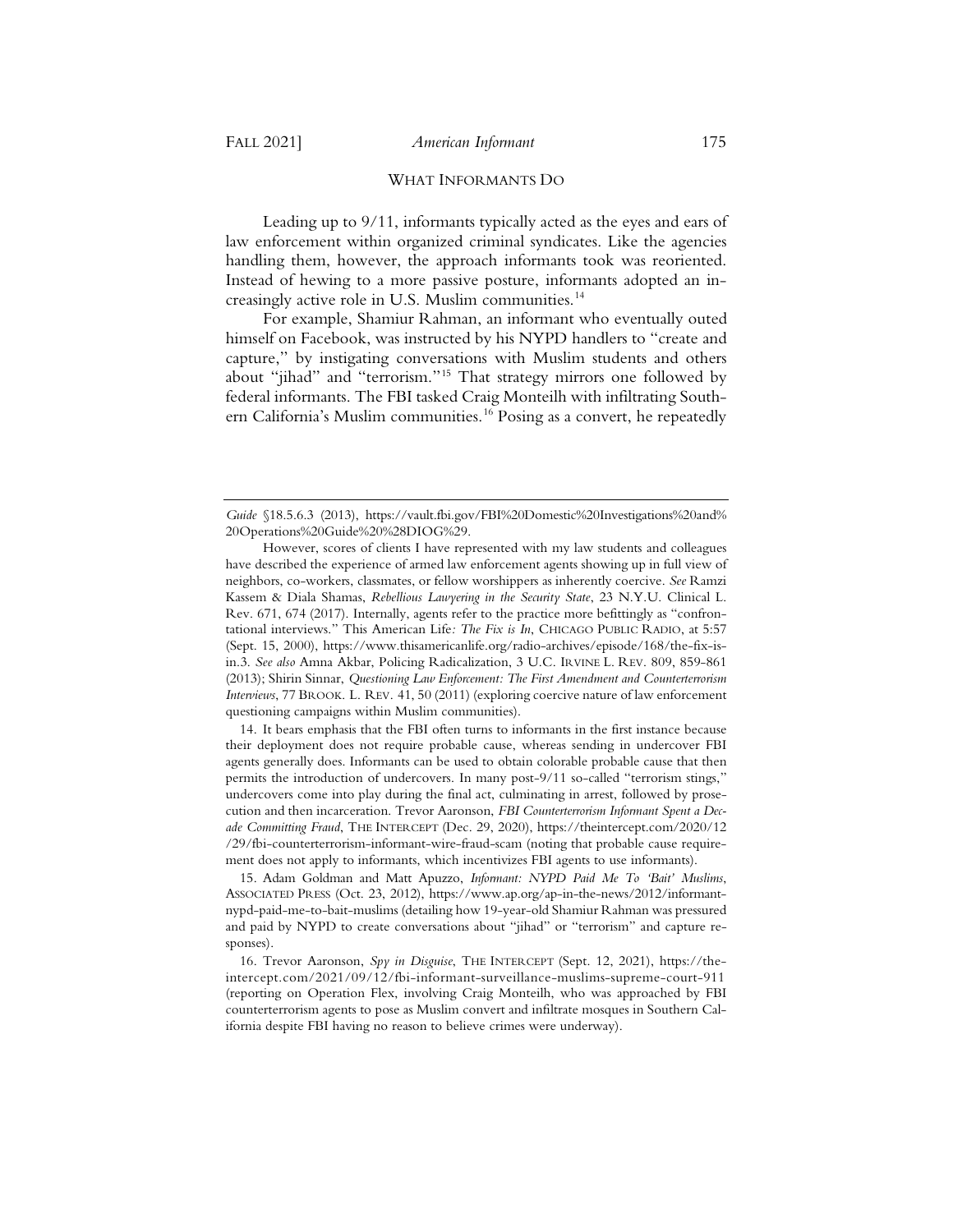attempted to initiate conversations about "jihad" with ordinary people, in order to report their reactions to his handlers.<sup>17</sup>

While neither Rahman's nor Monteilh's known efforts resulted in any prosecutions,<sup>18</sup> the same cannot be said for the work of many other informants. To date, of the nearly one thousand post-9/11 so-called terrorism cases prosecuted federally nationwide, a third proceeded from stings involving informants.19 Even on cursory review, these cases raise serious concerns.

In *United States v. Cromitie*, widely known as the Newburgh Four case, a now notorious informant named Shahed Hussain offered his poor and unemployed targets a quarter of a million dollars to plot an attack with him.<sup>20</sup> The judge who sentenced the defendants commented that "[o]nly

<sup>17</sup>*. This American Life, The Convert*, Ep. 755, CHICAGO PUBLIC RADIO, at 26:30 (Dec. 3, 2021), https://www.thisamericanlife.org/755/the-convert (FBI informant Craig Monteilh explaining that his handlers instructed him to record Muslim community members' views on "jihad"). Monteilh's activities—codenamed Operation Flex—are at the heart of a case that was heard by the U.S. Supreme Court in November 2021. *See e.g.*, *Fazaga v. Fed. Bureau of Investigation*, 965 F.3d 1015, 1026 (9th Cir. 2020); *Fed. Bureau of Investigation v. Fazaga*, 141 S. Ct. 2720 (2021) *cert. granted*.

<sup>18.</sup> Adam Goldman & Matt Apuzzo, *Informant: NYPD Paid Me To 'Bait' Muslims*, ASSOCIATED PRESS (Oct. 23, 2012), https://www.ap.org/ap-in-the-news/2012/informant-nypd-paidme-to-bait-muslims (reporting NYPD informant Shamiur Rahman's statement that even his NYPD handlers did not believe his targets in student groups were "terrorists"); Adam Goldman & Matt Apuzzo, *NYPD: Muslim Spying Led to no Leads, Terror Cases*, ASSOCIATED PRESS (Aug. 21, 2012), https://www.ap.org/ap-in-the-news/2012/nypd-muslim-spying-led-tono-leads-terror-cases (reporting sworn deposition testimony of senior NYPD official that six years of secret police spying on Muslim neighborhoods yielded no leads or terrorism investigations); *Fazaga v. Fed. Bureau of Investigation*, 965 F.3d 1015, 1026 (9th Cir. 2020) (detailing how FBI informant Craig Monteilh was not sent after specific individuals suspected of crimes but instead was asked to keep track of entire Muslim communities); Br. for Respondents at 12, *Fed. Bureau of Investigation v. Fazaga*, 141 S. Ct. 2720 (2021) (No. 20-828), http:// www.supremecourt.gov/DocketPDF/20/20-828/193269/20210921155749522\_20-828% 20FBI%20v%20Fazaga%20Brief%20for%20the%20Respondents.pdf ("Despite the scale of this dragnet surveillance program, Operation Flex yielded only a single criminal prosecution of any kind: an immigration fraud case dismissed on the Government's motion.").

<sup>19.</sup> Trevor Aaronson & Margot Williams, *Trial and Terror*, THE INTERCEPT (Sept. 11, 2021), https://trial-and-terror.theintercept.com (database reflecting that of the 975 international terrorism prosecutions since 9/11/2001, 299 cases involved informant-driven sting operations).

<sup>20</sup>*. United States v. Cromitie*, 781 F. Supp. 2d 211, 219 (S.D.N.Y. 2011), *aff'd*, 727 F.3d 194 (2d Cir. 2013). (defendants convicted for conspiracy to use weapons of mass destruction following investigation involving informant Shahed Hussain, who offered quarter of a million dollars to participate in his mission); *see also* HUMAN RIGHTS WATCH & THE HUMAN RIGHTS INSTITUTE AT COLUMBIA LAW SCHOOL, ILLUSION OF JUSTICE 55 (2014).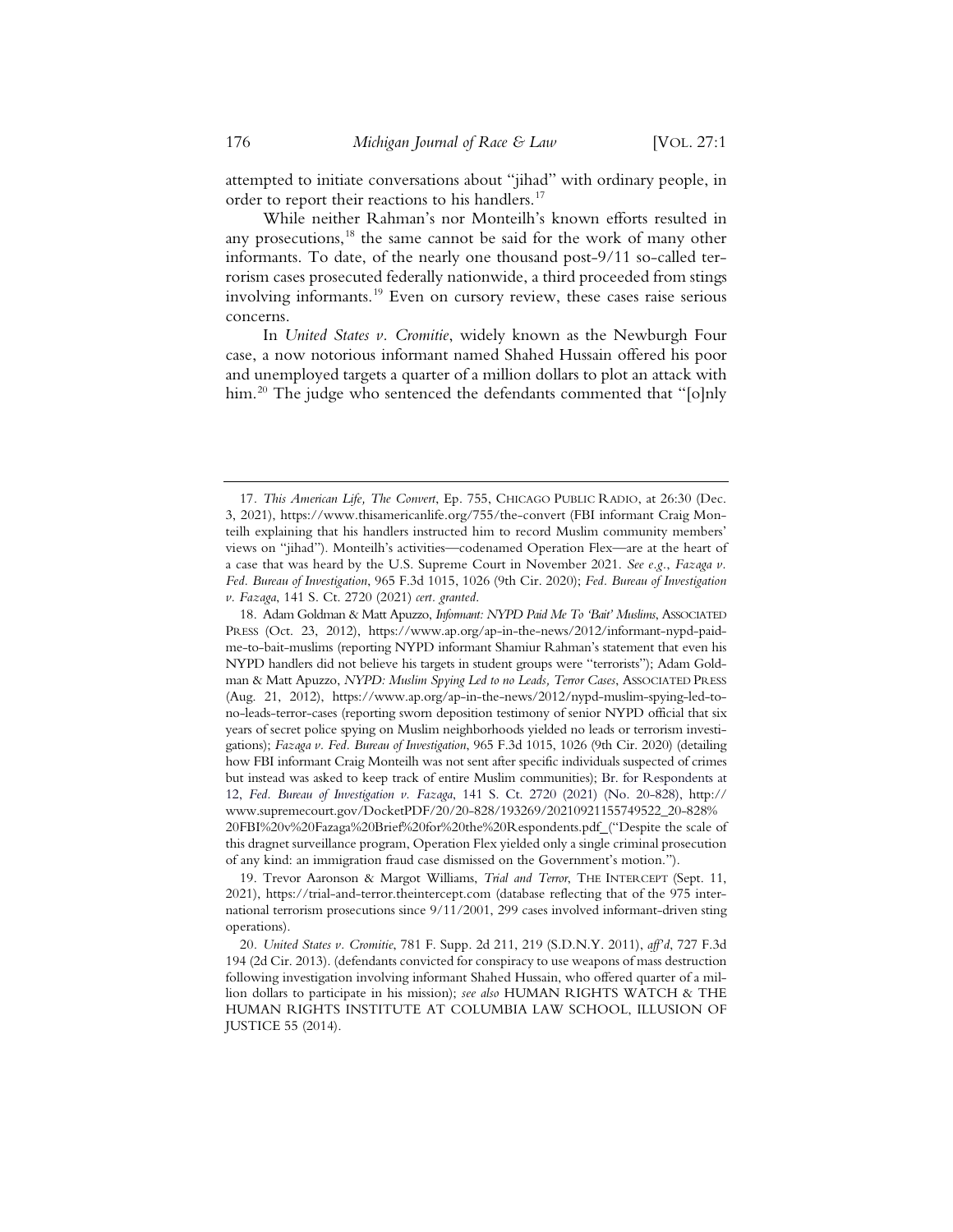the government could have made a terrorist out of Mr. Cromitie, whose buffoonery is positively Shakespearean in scope."<sup>21</sup>

Another FBI informant, Saeed Torres, complained to documentary filmmakers about his handlers: "They're trying to make me force this dude into saying something to support terrorism. He's not even a pseudo-terrorist . . . I said: 'What y'all been doing for the last three years? Y'all seen nothing? If y'all seen nothing, then what you expect me to see?"<sup>22</sup> His target, Khalifah Ali al-Akili, a recent convert who had previously served time on a drug felony, eventually realized he was being targeted and went public, prompting the FBI to arrest him on felon-in-possession of a firearm charges—not terrorism—based on photographs he had taken and posted of himself at a gun range.<sup>23</sup>

Even in relatively rare prosecutions under state terrorism laws, informants have featured centrally. An NYPD informant plied Jose Pimentel with marijuana to draw damning statements from him, and then followed up by pushing a ready-made plot involving pipe bombs, which Pimentel

<sup>21.</sup> David K. Shipler, *Terrorist Plots, Hatched by the F.B.I.*, N.Y. TIMES (Apr. 28, 2012), https://www.nytimes.com/2012/04/29/opinion/sunday/terrorist-plots-helped-alongby-the-fbi.html (quoting Judge Colleen McMahon during sentencing).

<sup>22. (</sup>T)ERROR (Stories Seldom Seen LLC, Charlotte Street Films, and Independent Television Service 2015), https://www.pbs.org/independentlens/documentaries/terror; *see also* Mattathias Schwartz, *The Informant and the Filmmakers,* N.Y. TIMES MAGAZINE (Feb. 19, 2016), https://www.nytimes.com/2016/02/21/magazine/the-informant-andthe-filmmakers.html (detailing how FBI informant Saeed Torres turned on his handlers and began secretly working with documentary filmmakers, eventually proclaiming the innocence of one of his targets).

<sup>23</sup>*. See* Mattathias Schwartz, *The Informant and the Filmmakers,* N.Y. TIMES MAGAZINE (Feb. 19, 2016), https://www.nytimes.com/2016/02/21/magazine/the-informant-andthe-filmmakers.html. Trevor Aaronson, *The FBI Informant Who Mounted A Sting Operation Against The FBI*, THE INTERCEPT (Apr. 15, 2015), https://theintercept.com/2015/04/15 /fbi-informant-stung-fbi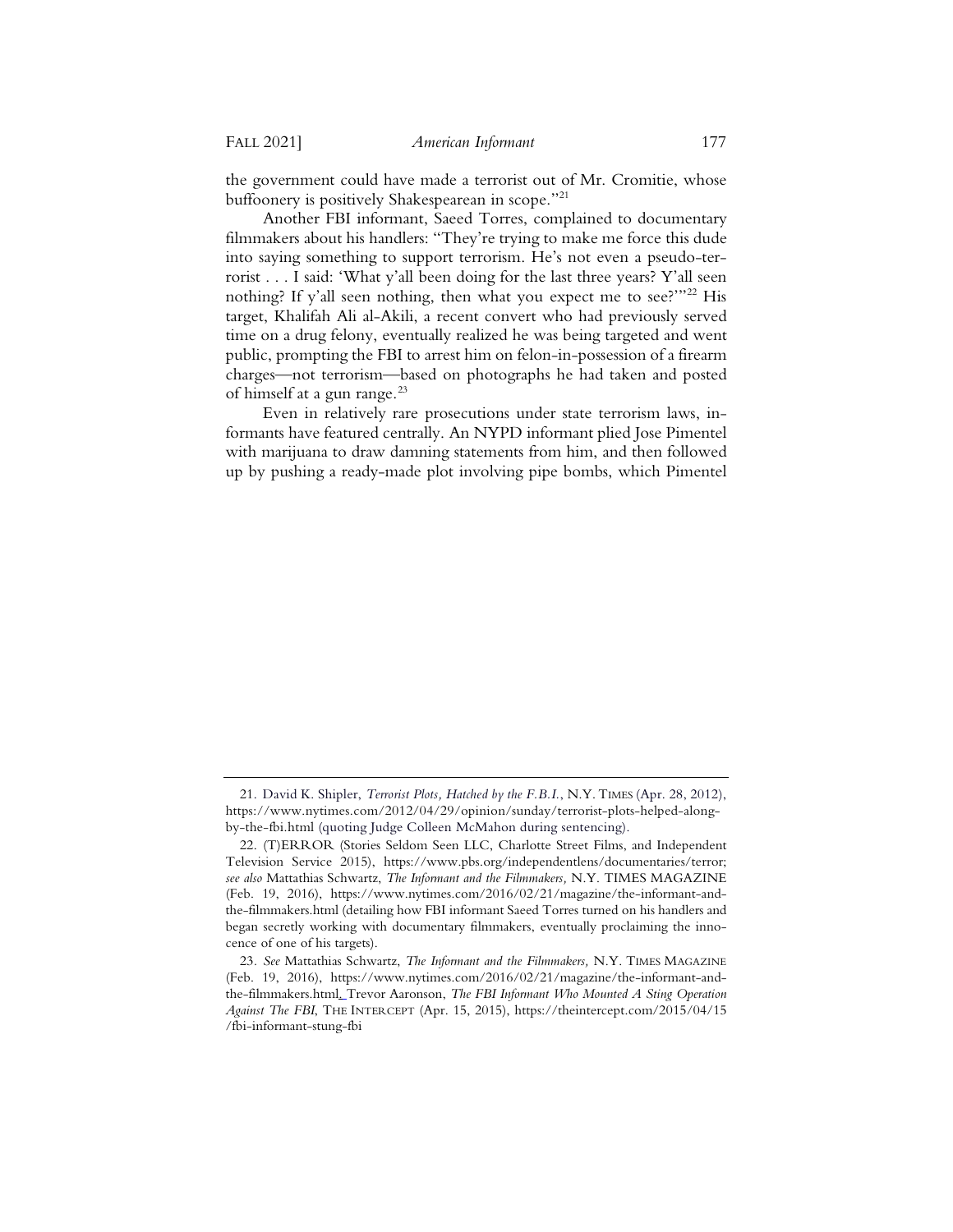was unable to build himself, despite close instruction by the informant.<sup>24</sup> Pimentel was nonetheless sentenced to sixteen years.<sup>25</sup>

No longer mere eyes and ears, informants have become something more. They routinely drive "plots" they had proposed in the first place, providing funding and equipment, and also coaching and coaxing their often vulnerable, gullible targets, frequently over extended periods of time. Indeed, the targets of informant-driven stings have included "unstable" individuals such as Pimentel, who reportedly tried to circumcise himself, alongside many others with documented mental health concerns.<sup>26</sup>

25. Shayna Jacobs, *'Lone Wolf' Terrorist Jose Pimentel Gets 16 Years in Prison*, N.Y. DAILY NEWS (Mar. 25, 2014), https://www.nydailynews.com/news/crime/lone-wolf-terroristjose-pimentel-16-years-prison-article-1.1734472 (reporting that Jose Pimentel was sentenced to sixteen years in Manhattan Supreme Court).

<sup>24.</sup> William Rashbaum & Joseph Goldstein, *Informer's Role in Terror Case Is Said to Have Deterred F.B.I.*, N.Y. TIMES (Nov. 21, 2011), https://www.nytimes.com/2011/11/22 /nyregion/for-jose-pimentel-bomb-plot-suspect-an-online-trail.html (noting that many of Jose Pimentel's self-incriminating statements were uttered after he had smoked Marijuana with police informant and that following Pimentel's arrest, the FBI-led Joint Terrorism Task Force found that Pimentel may not have even had the resources or knowledge to produce the pipe bomb had the informant not assisted him); *see also Jose Pimental Pleads Guilty in NYC Pipe Bomb Terrorism Plot*, CBS N.Y. (Feb. 19, 2014), https://newyork.cbslocal.com/2014/02/19/jose-pimentel-pleads-guilty-in-nyc-pipebomb-terrorism-plot (Pimentel's lawyers suggested that he would not have progressed to making a pipe bomb, had he not been manipulated covertly by the NYPD); *see also* Press Release, Cyrus R. Vance, Manhattan Dist. Att'y, Jose Pimentel Pleads Guilty to State Terrorism Charge (Feb. 19, 2014), https://www.investigativeproject.org/documents/case\_docs /2311.pdf (stating that Pimentel's conviction resulted from yearlong investigation by NYPD and Manhattan District Attorney's Office).

<sup>26.</sup> Rozina Ali, *The 'Herald Square Bomber' Who Wasn't*, N.Y. TIMES MAGAZINE (Apr. 15 2021), https://www.nytimes.com/2021/04/15/magazine/fbi-international-terrorisminformants.html. (reporting that Shahawar Matin Siraj was sentenced to 30 years in prison on charges of "terrorism" despite concerns of entrapment and findings by psychologist that his judgement and reasoning abilities were impaired); *see also* Yolanda C. Rondon, *Treatment of Domestic Terrorism Cases: Class and Mental Health in the Criminal System*, 26 AM. UNIV. J. OF GENDER, SOC. POL'Y & THE LAW, 743 (2018) (detailing how Ahmed Ferhani was arrested in NYPD sting operation despite suffering from amply documented PTSD and mental health issues which had resulted in his hospitalization more than 24 times since he was a teenager); HUMAN RIGHTS WATCH & THE HUMAN RIGHTS INSTITUTE AT COLUMBIA LAW SCHOOL, ILLUSION OF JUSTICE 27 (2014) (report detailing how the FBI targets vulnerable individuals with mental or intellectual disabilities); Ramzi Kassem, *Three Questions You Should Ask When You Hear About a 'Foiled Terrorist Plot'*, VICE (Mar. 10, 2015), https://www.vice.com/en/article/nn9jjw/three-questions-you-should-ask-when-youhear-about-a-foiled-terrorist-plot-310 (emphasizing importance of asking whether defendant struggles with mental health conditions when hearing about "foiled terrorist plots").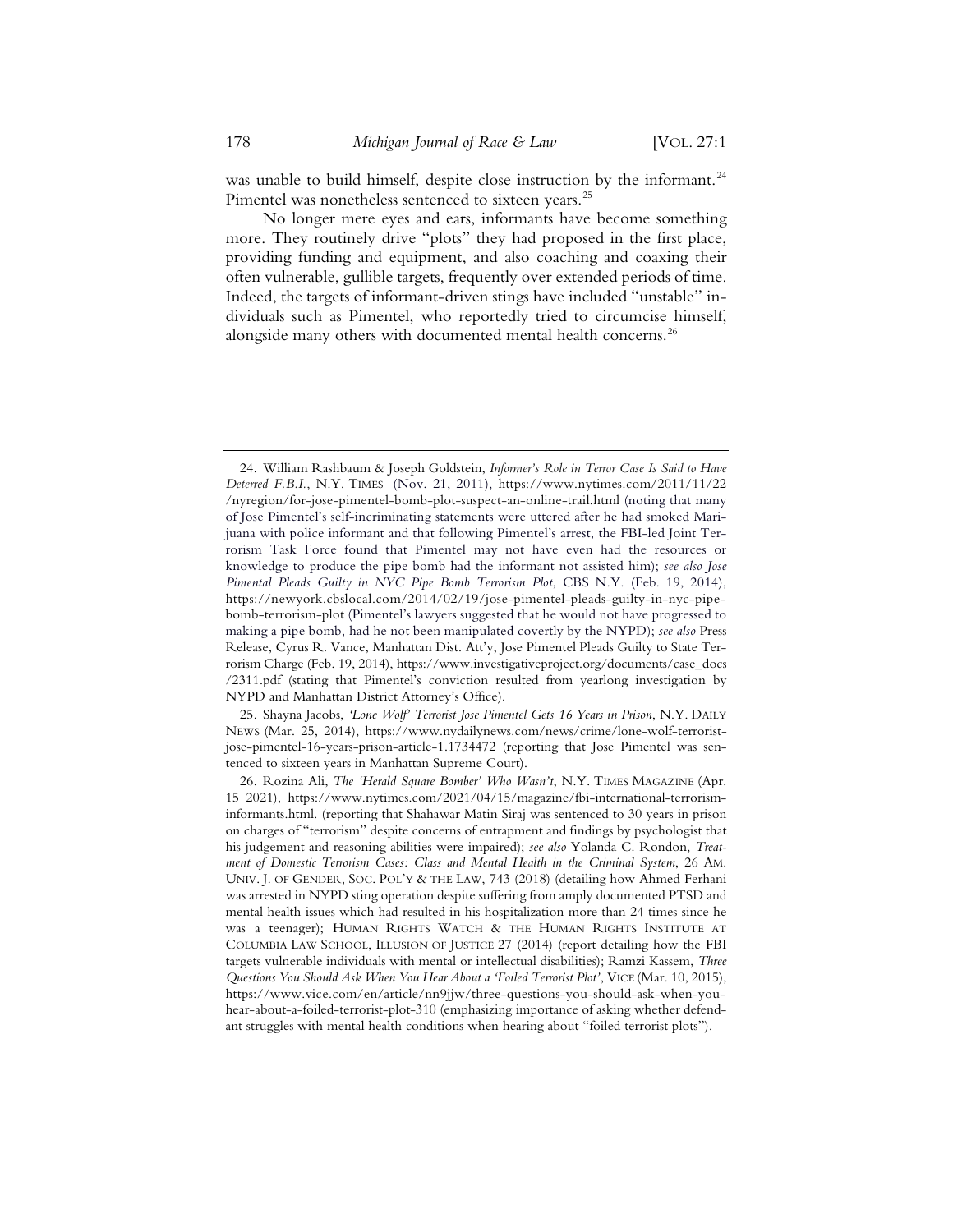Finally, the means employed to recruit and motivate informants albeit not always unique to the post-9/11 counterterrorism context<sup>27</sup> incentivize the delivery of results at all costs and cast considerable doubt onto the reliability informants' work and their reports. Many informants work in exchange for leniency in separate criminal proceedings or for money. Shamiur Rahman was paid \$1,000 a month and police turned a blind eye to his marijuana arrests.<sup>28</sup> Shahed Hussain reportedly earned as much as \$100,000 per assignment and Craig Monteilh inflated his reimbursable expenses so as to be paid handsomely by the FBI while mitigating risk to his credibility if he ever testified.<sup>29</sup> The government also leverages immigration vulnerabilities to pressure people into working as informants. $30$  Finally, in a practice bordering on extortion, where the government creates a threat and then charges a price for its removal, FBI agents have

<sup>27.</sup> Diala Shamas, *A Nation of Informants: Reining In Post-9/11 Coercion of Intelligence Informants*, 83 BROOK. L. REV., 1175, 1188-1190 (2018) (exploring which FBI recruitment levers are relatively novel and critiquing the post-9/11 informant recruitment model).

<sup>28.</sup> Adam Goldman & Matt Apuzzo, *Informant: NYPD Paid Me To 'Bait' Muslims*, ASSOCIATED PRESS (Oct. 23, 2012), https://www.ap.org/ap-in-the-news/2012/informant-nypd-paid-me-to-bait-muslims.

<sup>29.</sup> Trevor Aaronson, *The Informants*, MOTHER JONES (Sept. 2011), https://www.motherjones.com/politics/2011/07/fbi-terrorist-informants (noting that FBI informant Shahed Hussain was first spotted in connection with DMV scam, leading him to "work off those charges" and making as much as \$100,000 per assignment with the FBI); Trevor Aaronson, *Spy in Disguise*, THE INTERCEPT (Sept. 12, 2021), https://theintercept.com/2021/09/12 /fbi-informant-surveillance-muslims-supreme-court-911 (reporting that the FBI paid Craig Monteilh \$177,000 for work as informant in Southern California Muslim community). The FBI has also allowed people to profit from unrelated criminal enterprises while they continued to work as counterterrorism informants. Trevor Aaronson, *FBI Counterterrorism Informant Spent a Decade Committing Fraud*, THE INTERCEPT (Dec. 29, 2020), https://theintercept.com/2020/12/29/fbi-counterterrorism-informant-wire-fraud-scam (reporting that the FBI turned a blind eye to wire fraud schemes and extravagant life style of Mohammed Agbareia while he worked as informant).

<sup>30.</sup> Mazin Sidahmed, *How the FBI Coerced This Muslim Immigrant into Working as an Informant*, DOCUMENTED (Dec. 22, 2020), https://documentedny.com/2020/12/22/how-the-fbi-coerced-this-muslim-immigrant-into-working-as-an-informant (illustrating FBI use of "immigration dangle" with story of Muslim Ghanaian immigrant "Fatma" who was coerced to become an informant in order to remain in United States with her child); *see also* Arun Venugopal, *Pressured To Spy On NYC Mosques For Two Years, An Immigrant FBI Informant Seeks A Way Out*, GOTHAMIST (Aug. 22, 2019), https://gothamist.com/news/pressured-to-spy-on-nycmosques-for-two-years-an-immigrant-fbi-informant-seeks-a-way-out (relating story of Muslim Uzbek immigrant "Bilol" who also worked as FBI informant in exchange for letter staving off deportation). Disclosure: with my law students and colleagues, I acted as legal counsel for the individuals whose experiences were reported in these two articles and helped them extricate themselves from their roles as informants.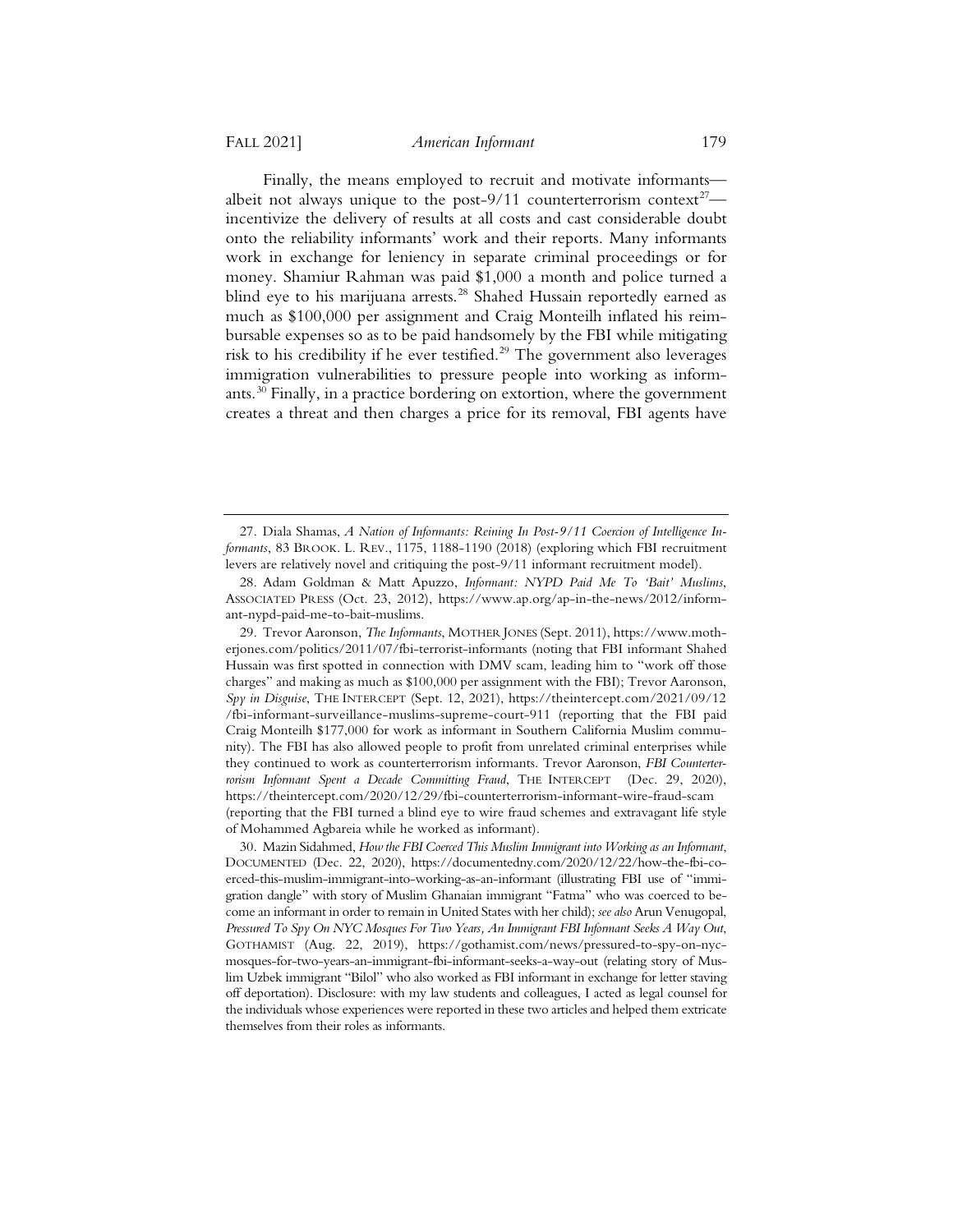placed or kept people on the federal No Fly List in order to pressure them into working as informants.<sup>31</sup>

#### HISTORICAL CONTINUITY

There is nothing novel or recent about the construction by U.S. law enforcement agencies of suspect communities (or communities of interest), particularly when those groups are associated with movements for social or racial justice. The use of informants alongside a full panoply of other methods to infiltrate and spy on such groups is as old as the FBI itself. A century ago, the Bureau of Investigation, as it was then known, helmed by a young J. Edgar Hoover, set its sights on suspected Italian "anarchists" and Russian-born labor unionists, culminating in the infamous Palmer Raids.<sup>32</sup> That pattern of activity persisted through mid-century anti-communist McCarthyism<sup>33</sup> and the FBI's subsequent focus on racial justice activists during the civil rights era.<sup>34</sup> The NYPD, too, dispatched informants, plainclothes officers, and undercovers to report on various shades of political activism over the past century—the units carrying out that work bore colorful monikers such as the "Italian Squad," or the "Red Squad."35

At the federal level, the mid-1970s saw the formation of the Senate Select Committee to Study Governmental Operations with Respect to Intelligence Activities, which peered into the intelligence excesses of U.S. government agencies both domestically and abroad. Known as the Church Committee (named after its chair), that body's recommendations led to the creation of oversight, regulatory, and legislative structures, including the Senate Select Committee on Intelligence and the Foreign Intelligence Surveillance Act of 1978, constraining the activity of the FBI and other federal entities.36 Similarly, organizing and litigation efforts in New York City,

<sup>31</sup>*. Tanzin v. Tanvir*, 141 S. Ct. 486, 489 (2020) (plaintiffs placed on federal No Fly List by FBI in retaliation for refusal to act as informants against Muslim communities).

<sup>32</sup>*. See, e.g.*, *Palmer Raids*, FEDERAL BUREAU OF INVESTIGATION, https://www.fbi.gov /history/famous-cases/palmer-raids (last visited Oct. 16, 2021); Adam Hochschild, *When America Tried to Deport Its Radicals*, THE NEW YORKER (Nov. 4, 2019), https:// www.newyorker.com/magazine/2019/11/11/when-america-tried-to-deport-its-radicals .

<sup>33</sup>*. See, e.g.,* Charlotte Brooks, *Numbed with Fear: Chinese Americans and McCarthyism*, PBS, https://www.pbs.org/wgbh/americanexperience/features/mccarthy-numbed-withfear-chinese-americans/; FBI File on Joseph McCarthy, *microformed on* Microfilm E 743.5 F355 1996 (Wilmington, Del.: Scholarly Resources, 1996), https://library.truman.edu/microforms/fbi\_file\_joseph\_mccarthy.asp.

<sup>34</sup>*. See infra* note 43 and accompanying text.

<sup>35.</sup> Sam Roberts, *Keeping Tabs, Just in Case*, N.Y. TIMES (Apr. 4, 2014), https:// www.nytimes.com/2014/04/06/nyregion/keeping-tabs-just-in-case.html.

<sup>36</sup>*. Senate Select Committee to Study Governmental Operations with Respect to Intelligence Activities*, U.S. SENATE, https://www.senate.gov/about/powers-procedures/investigations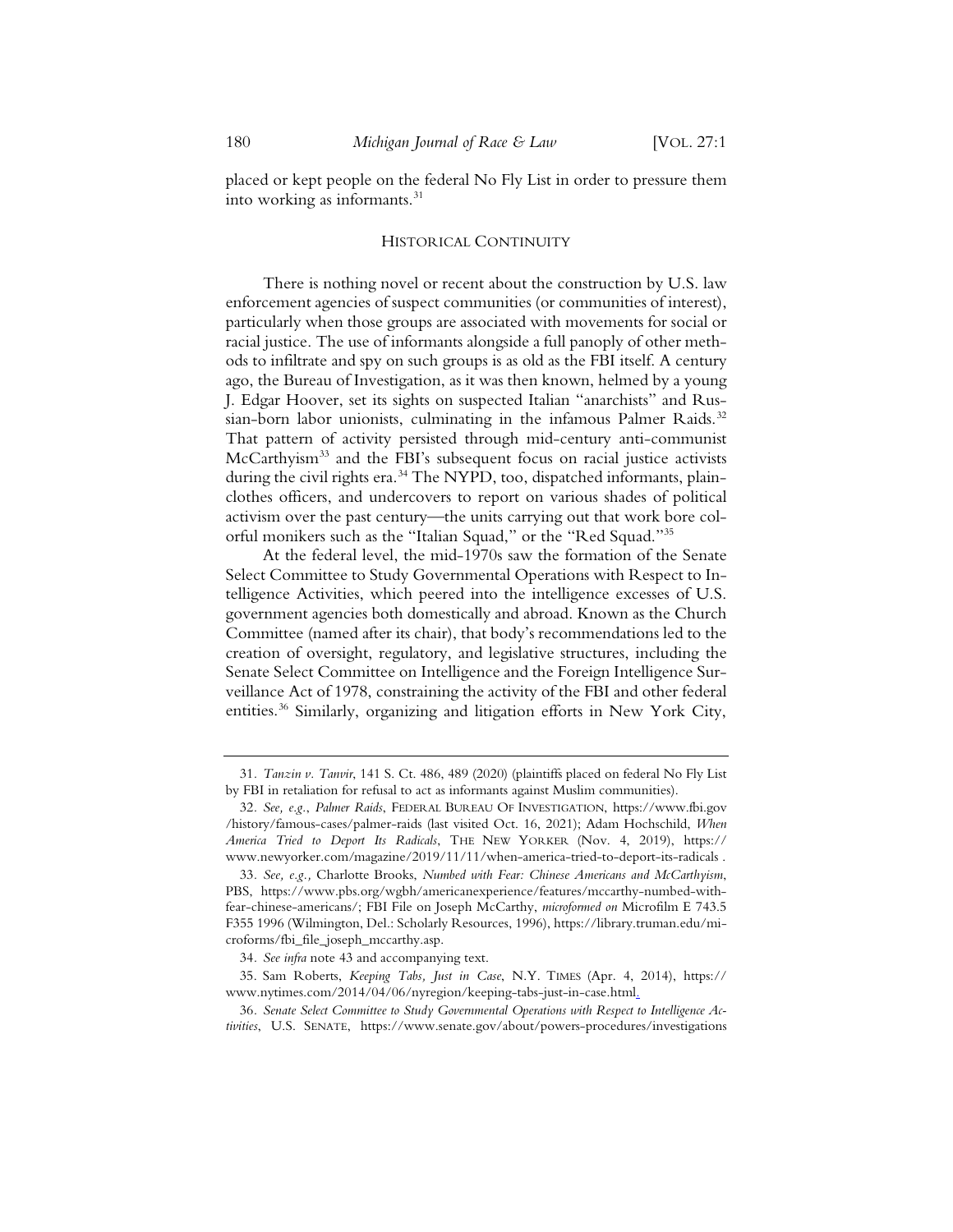including notably the *Handschu v. Special Services Division* lawsuit,<sup>37</sup> resulted in a settlement, known as the *Handschu* Rules, reining in the NYPD's ability to spy on political activism.38

However, these developments in the late-1970s and 1980s, while certainly salutary from a rights-centering perspective, begin to appear as a hiatus or a parenthetical in the larger historical pattern of law enforcement activity when viewed against the backdrop of what came before and in light of what followed, in the post-9/11 era. Indeed, as noted above, the events of 9/11 ushered in a return to sweeping domestic surveillance for the FBI. Similarly, the NYPD pressed successfully for a significant judicial relaxation of the *Handschu* Rules, clearing the way for its resumption of its own brand of intelligence work targeting Muslims.<sup>39</sup> Though perhaps understandable, the temptation to describe the dramatic changes in post-9/11 law enforcement practices—including in the use of informants—as a paradigmatic shift is nonetheless misleading.<sup>40</sup> More restoration than revolution, what took place after 9/11 was a return to historical form for agencies like the FBI and the NYPD.<sup>41</sup> Viewed in broader context, therefore, the post-9/11 evolution featured far more historical continuity than rupture.

39*. See, e.g.*, Ramzi Kassem, *The Long Roots of the NYPD Spying Program*, THE NATION (June 14, 2012), https://www.thenation.com/article/archive/long-roots-nypd-spyingprogram (detailing NYPD Intelligence Division's post-9/11 bid to lift *Handschu* strictures and its sprawling Muslim surveillance program); Paul G. Chevigny, et al., *supra* note 38 (commenting that while U.S. federal district court approved modification of *Handschu* Rules but rejected their complete evisceration as NYPD proposed, NYPD still could claim that modified rules had become merely internal guidelines, advisory and not mandatory).

40. I have succumbed to this temptation in past work where I named this particular iteration of the larger historical trend as "9/11 warping" without situating the moment in its larger historical context as I attempt to do here. Ramzi Kassem, Professor of L., City Univ. of New York Sch. of L., Talk at Brown Univ. Ctr. for the Study of Race and Ethnicity in Am., "9/11 Warping and its Discontents: Our Security State, Racism, and Foreign Policy" (Feb. 12, 2016), https://www.brown.edu/academics/race-ethnicity /events/ramzi-kassem-911-warping-and-its-discontents-our-security-state-racism-andforeign-policy.

41. Saeed Torres is the single informant who perhaps best captures this historical arc and embodies a vivid illustration of the point that the post-Church Committee period is most accurately viewed as an exception, not the rule. A former Black Panther and convert to

<sup>/</sup>church-committee.htm; Foreign Intelligence Surveillance Act, 50 U.S.C. §§ 1801–1885 (1978).

<sup>37</sup>*. Handschu v. Special Serv. Div.*, 288 F. Supp. 2d 411 (S.D.N.Y. 2003).

<sup>38</sup>*. See, e.g.*, *Handschu v. Special Services Division (Challenging NYPD Surveillance Practices Targeting Political Groups)*, NEW YORK CIV. LIBERTIES UNION, https://www.nyclu.org/en/cases /handschu-v-special-services-division-challenging-nypd-surveillance-practices-targeting (detailing *Handschu v. Special Services Division* – a case that challenged NYPD surveillance practices targeting political groups); Paul G. Chevigny, Jethro M. Eisenstein & Martin R. Stolar, *An Historic Police Accountability Case Turns 50*, NEW YORK CIV. LIBERTIES UNION (May 18, 2021), https://www.nyclu.org/en/news/historic-police-accountability-case-turns-50.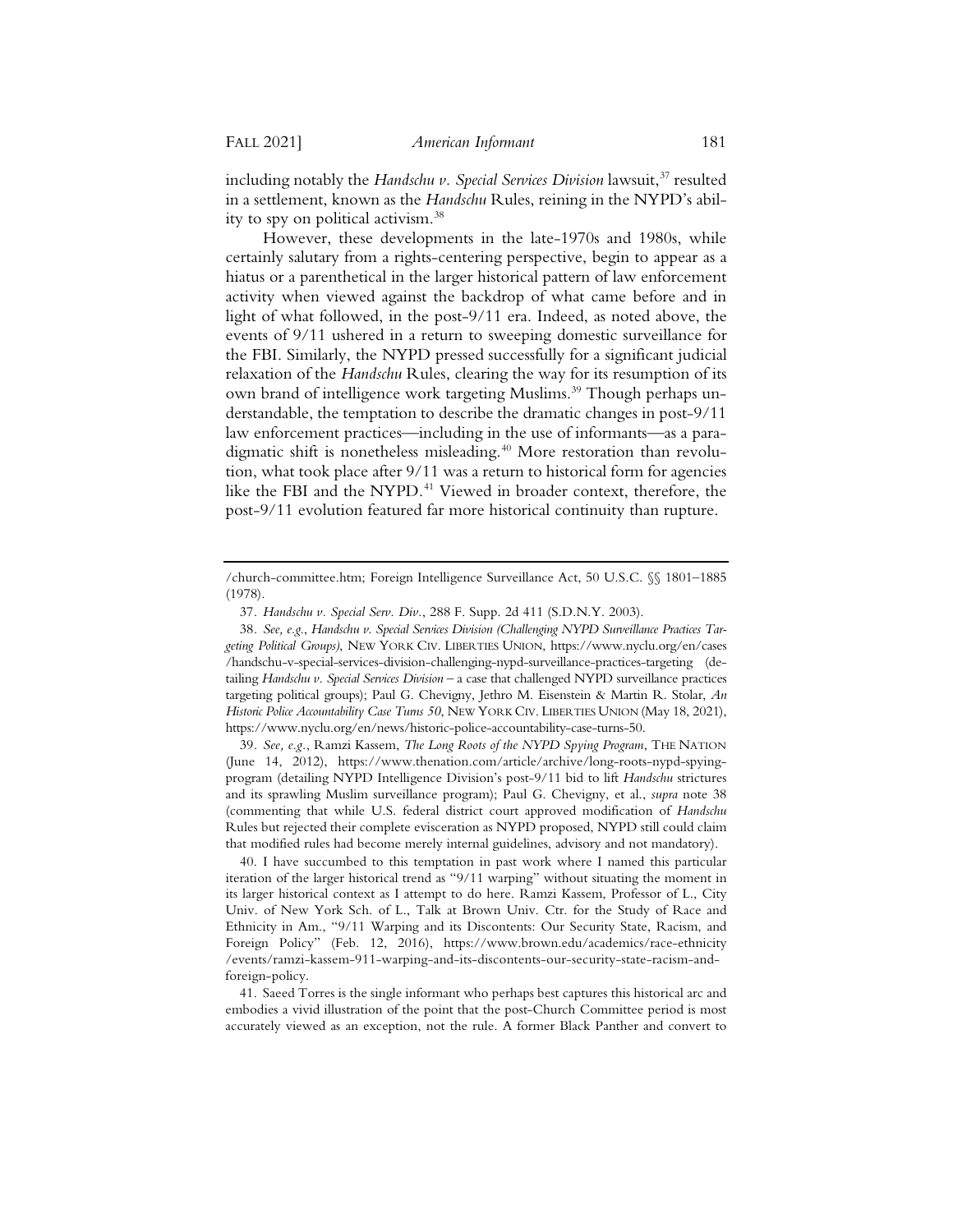#### TOWARDS A THEORY OF INFORMANCY

What is the true value of an informant? Does their value to law enforcement reside entirely or even chiefly in the "intelligence" that they provide? The post-9/11 informant's outsized focus on targets with no prior involvement in acts of political violence, many of whom displaying evident signs of psychological, emotional, or financial vulnerability or even outright distress, suggests that any intelligence gathered is of questionable worth.42 Further, the levers that law enforcement employs post-9/11 to pressure ordinary people into informancy—threats of criminal or immigration jeopardy, watchlisting, money—separately cast doubt on the reliability of reported information.43 Informants in desperate straits are more likely to find ways to tell their handlers what they want to hear about targets who may pose no genuine threat.

The lion's share of the value of informants to law enforcement and to the security state more broadly lies in two less obvious functions they perform, entirely aside from intelligence gathering: disruption and legitimization.

That law enforcement views disruption as a worthwhile objective is not news. The FBI's notorious Counterintelligence Program, known as COINTELPRO, which targeted Black-led racial justice organizations and leftist groups in the 1960s and 70s, listed disruption as one of its goals in infiltrating those formations, including through the use of informants.<sup>44</sup> The modern-day Joint Terrorism Task Forces dotting the nation also consider disruption a central aim.<sup>45</sup>

Islam, he worked as an informant for the FBI beginning in the 1990s and well into the post-9/11 period. *See* Schwartz, *supra* note 23.

<sup>42</sup>*. See* HUM.RTS. WATCH & THE HUM. RTS. INSTIT. AT COLUMBIA L. SCH., *supra* note 26; *see also* Kassem, *supra* note 26.

<sup>43</sup>*. See* Sidahmed, *supra* note 30; Venugopal, *supra* note 30.

<sup>44.</sup> WARD CHURCHILL & JIM VANDER WALL, AGENTS OF REPRESSION: THE FBI'S SECRET WARS AGAINST THE BLACK PANTHER PARTY AND THE AMERICAN INDIAN MOVEMENT, 58, 63–100 (South End Press, 2002) (describing COINTELPRO targeting of Black liberation movements and civil rights leaders); Letter from Dir. of FBI to FBI Field Off. (Aug. 25, 1967) (internal agency letter from FBI Director to FBI field offices dated Aug. 25, 1967 describing "new" "Counterintelligence Program" targeting "Black Nationalist – Hate Groups" under rubric of "Internal Security" and instructing agents to strive to "disrupt" any "targeted group"), http://docs.noi.org/fbi\_august\_25\_1967.pdf, transcribed by Nation of Islam at https://www.noi.org/fbi\_08-25-1967.

<sup>45</sup>*. See, e.g.,* JOINT COUNTERTERRORISM ASSESSMENT TEAM, THE NAT'L COUNTERTERRORISM CTR., COUNTERTERRORISM GUIDE, https://www.dni.gov/nctc /jcat/index.html (last visited Oct. 17, 2021); U.S. DEP'T OF JUST., FISCAL YEAR 2015 ANNUAL PERFORMANCE REPORT & FISCAL YEAR 2017 ANNUAL PERFORMANCE PLAN, §2 Performance Information by Strategic Goal/Objective, https://www.justice.gov/doj /file/824716/download (last visited Oct. 17, 2021).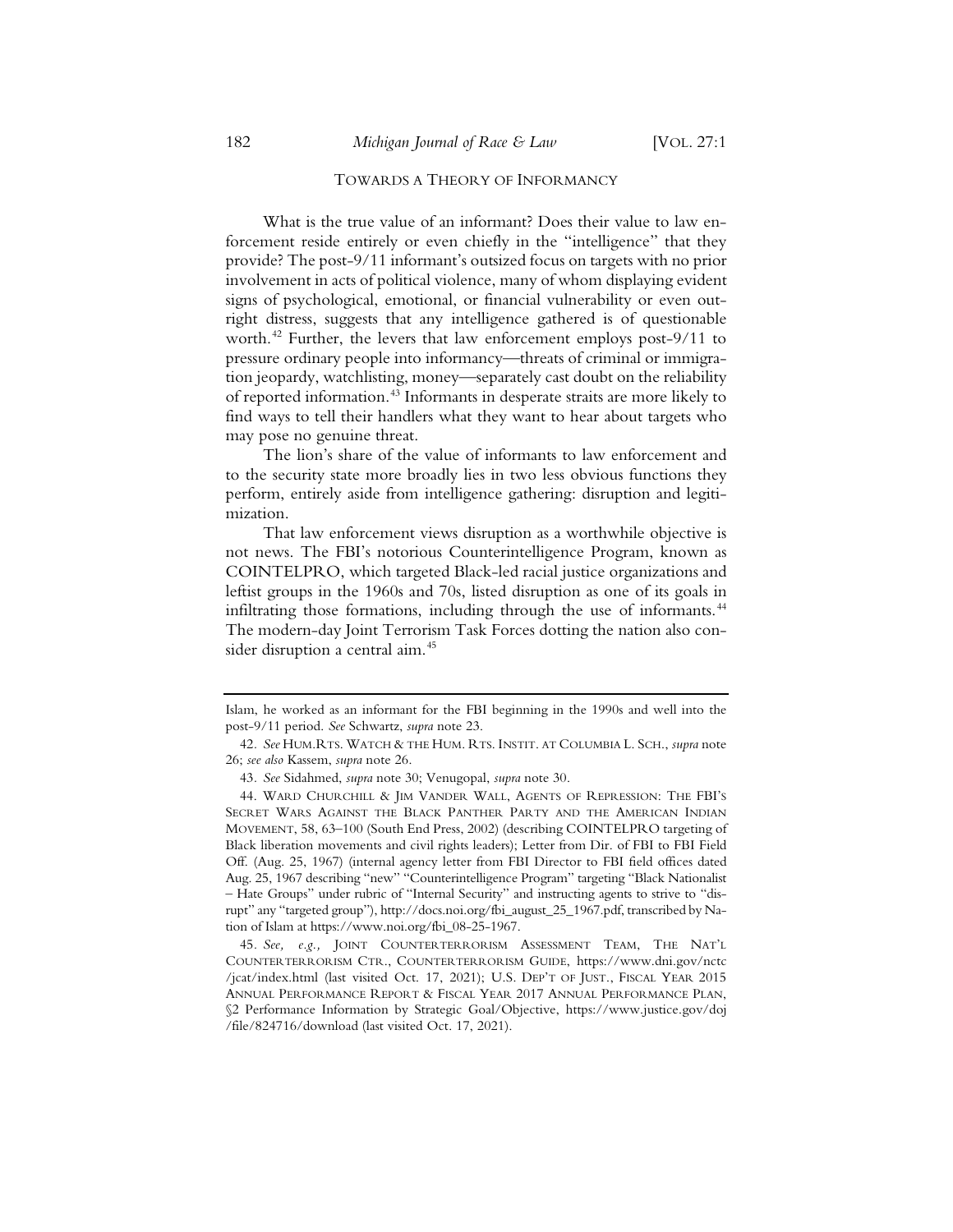But if the work of informants is covert in nature, if they are "*Confidential* Human Sources" in contemporary FBI parlance, and therefore undisclosed,<sup>46</sup> then whence their disruptive effect? Both by design and by accident, enough is known about informants, among the public at large and, importantly, in impacted Muslim and/or Black communities, to achieve force-multiplying and disruptive effects. Periodically, the security state tips its hand, revealing just enough. For example, publicly filed criminal complaints and U.S. Department of Justice press releases frequently refer to the role played by informants in netting the purportedly dangerous defendant.47 In such disclosures, the informants may be anonymized, identified only by number with designations such as "CHS-1," "CHS-2," and so on, but their presence and activity are nonetheless made known. In the rare cases that proceed to trial or that call for their appearance at the pretrial stage, informants may even testify, again, often anonymously.

The solicitation of ordinary community members to inform, via questioning campaigns, is also visible and known. Whether or not a given community member submits to questioning, thereby becoming an informant of a sort (or a source, in the parlance), matters little. The attempt to question, by itself, communicates a message that resonates beyond the person. The FBI, for instance, may stage an unannounced visit in a manner deliberately calculated to be seen by neighbors, coworkers, or fellow worshippers. The person contacted may tell others that law enforcement came knocking. All of that does valuable work for the agencies. The point remains disruption, domination, and control.

This more publicly performative dimension recasts informant work as an exercise in deterrence and communication (or signaling), as much as, if not more than, an act of intelligence gathering.<sup>48</sup> All of this is aside from actually or strategically leaked information and extensive press coverage of the topic, which also put targeted communities on notice of the presence of informants in their midst.

The upshot is that Muslim and/or Black community members, leaders, activists, and organizers know that informants are around. They may

<sup>46.</sup> FED. BUREAU OF INVESTIGATION, CONFIDENTIAL HUM. SOURCE POL'Y GUIDE (2015), https://www.documentcloud.org/documents/3422065-CHS-FINAL-Redacted.

<sup>47</sup>*. See, e.g.*, Criminal Complaint, *U.S. v. Cornell*, No. 1:15-mj-00024, 2015 WL 13844929 (S.D. Ohio 2015), https://www.justice.gov/file/317876/download; Press Release, Fed Bureau of Investigation, Joint Terrorism Task Force Arrests Man in Lower Manhattan After He Attempted to Bomb New York Federal Reserve Bank (Oct. 17, 2012), https:// archives.fbi.gov/archives/newyork/press-releases/2012/joint-terrorism-task-force-arrestsman-in-lower-manhattan-after-he-attempted-to-bomb-new-york-federal-reserve-bank.

<sup>48</sup>*. See, e.g.,* Trevor Aaronson & Paul Abowd, *FBI Terrorism Stings: Two Decades of National Security Theater*, THE INTERCEPT (Sept. 11, 2021), https://theintercept.com/2021/09 /11/fbi-counterterrorism-stings-two-decades-of-national-security-theater/?mc\_cid=6a017c370d &mc\_eid=c938235815.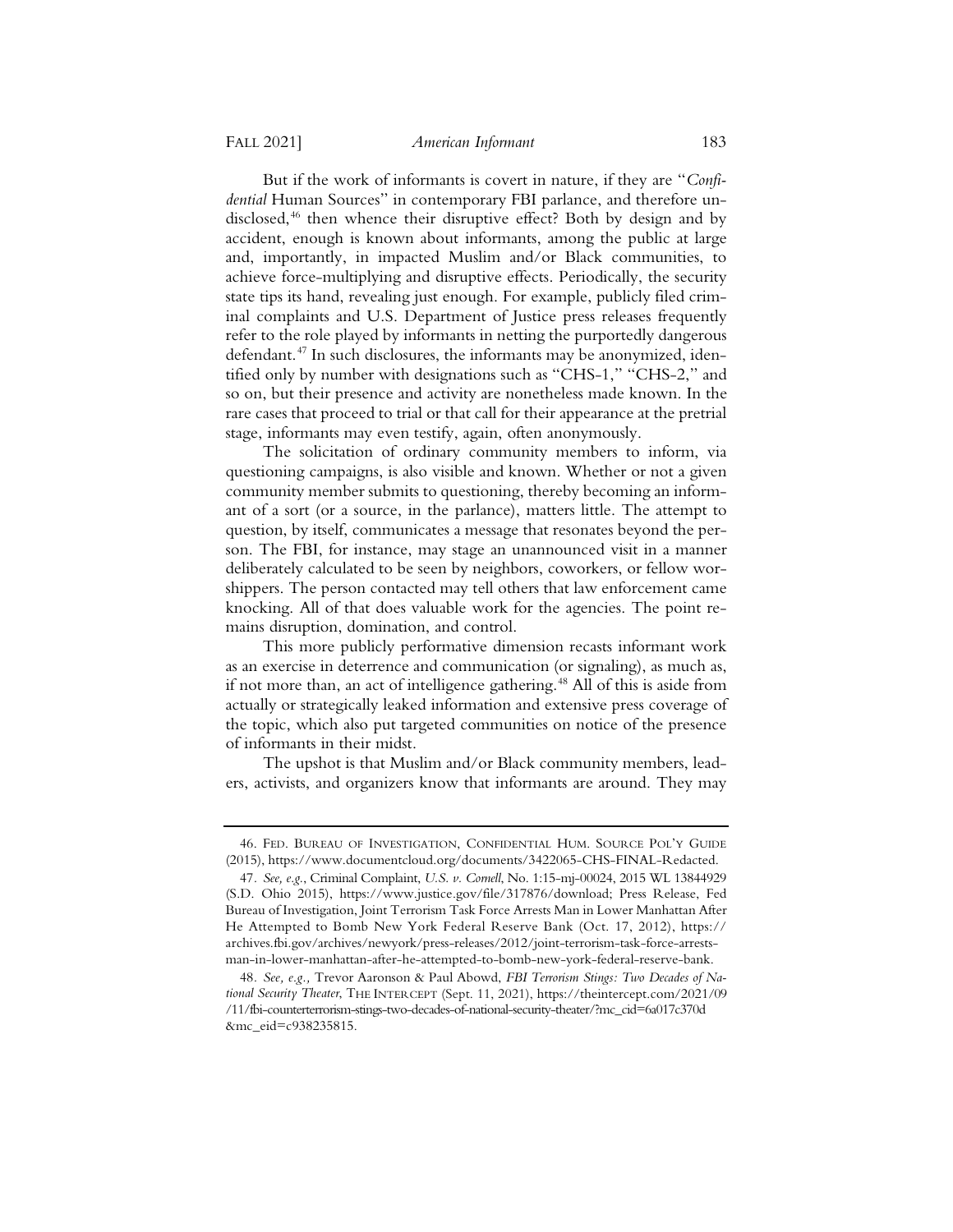not know the full scope of the problem—*how many* informants have been deployed around them—but they know enough to be alarmed and they have internalized the assumption of surveillance. In that informational asymmetry lies part of the value of informants to the government—law enforcement agents and other security state actors would describe the widespread assumption of surveillance as effective "deterrence," with informants punching above their weight because the state's real or imagined adversaries or targets believe that the threat to them is larger than it may be in reality. It is in that sense that the known use of informants carries a force-multiplying effect.

As a result, a pervasive sense of suspicion sets in, along with an impulse to remain on constant guard, taking care not to make statements or take actions that might be misunderstood or misrepresented by any informants present or by their handlers, who are the ultimate consumers of the information streams that informants generate. Imams might feel compelled to install expensive equipment in order to record their own sermons, as an insurance policy of sorts, or they might be reluctant to take private meetings with newcomers to their congregation.<sup>49</sup> Racial justice and anti-war activists may not wish to welcome strangers into their organizations, for fear of infiltration. College students, who are supposed to be exploring and experimenting with novel—even radical—ideas, experience the chilling effect and steer clear of political conversations for fear of what a possible informant might take out of context or misreport to security state handlers.<sup>50</sup>

While policymakers and security state apologists are wont to paint this facet of informant work as effective deterrence, the empirical evidence to back up that claim is scarce, to put it generously. All there is to show for it is the absence of an event: the public is asked to accept that, but for these mighty efforts by agents and their informants, dastardly plots would have come to fruition with devastating consequence.<sup>51</sup> The so-called foiled plots may have been detailed in splashy but questionable "terrorism sting"

<sup>49.</sup> Complaint at 5, *Raza v. City of New York*, 998 F. Supp. 2d 70 (E.D.N.Y. 2013) (No. 13-CV-3448) Disclosure: with my law students and colleagues, I served as counsel for the plaintiffs in this litigation; Complaint, *Fazaga v. Fed. Bureau of Investigation*, 884 F. Supp. 2d. 1022 (C.D. Cal. 2011) (No. 8:11-cv-00301).

<sup>50.</sup> MUSLIM AM. CIV. LIBERTIES COAL., THE CREATING OF L. ENF'T ACCOUNTABILITY & RESP., & THE ASIAN AM. LEGAL DEFENSE AND EDUC. FUND, THE MUSLIM AM. CIV. LIBERTIES UNION ET AL., MAPPING MUSLIMS: NYPD SPYING AND ITS IMPACT ON AMERICAN MUSLIMS, https://www.law.cuny.edu/wp-content/uploads/page-assets/academics/clinics/immigration/clear/Mapping-Muslims.pdf (describing signs put up by City University of New York student groups and reproducing one seen in Muslim Students Association office at Hunter College asking members to "please refrain from political conversations").

<sup>51</sup>*. See, e.g.*, Joint Terrorism Task Force Arrests Man in Lower Manhattan After He Attempted to Bomb New York Federal Reserve Bank, *supra* note 47.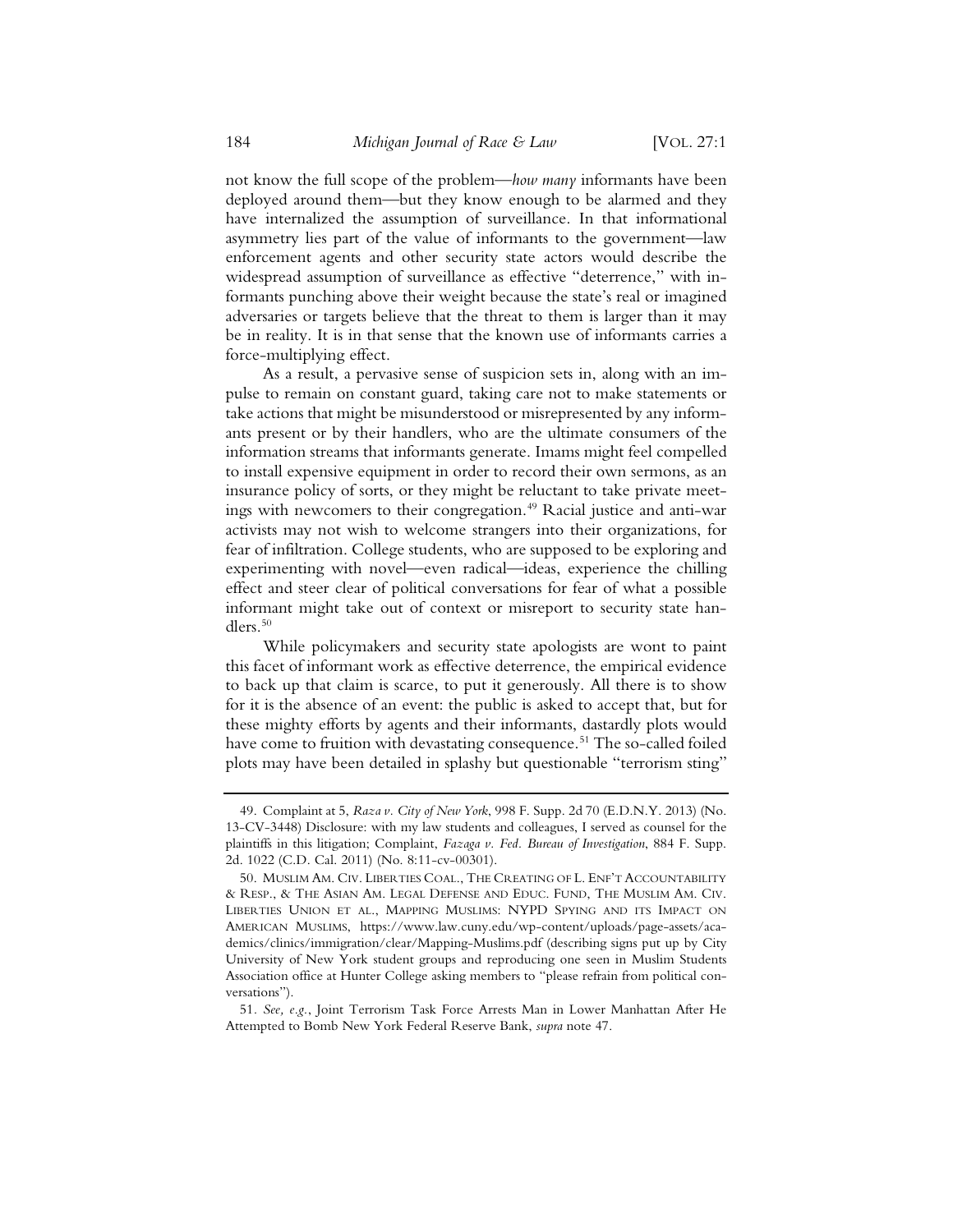prosecutions or they may have been left entirely to the public imagination. More visible, on the other hand, are the traces of the disruption caused by the deployment of informants as part of a larger architecture of surveillance—community building and movement work are stalled, the important civic and political work of organizing to challenge security state practices or foreign policy paralyzed or delayed.

Domination is one of the dividends of disruption. By sowing fear and distrust, and by hobbling the efforts of communities and movements to organize, the deployment of informants serves to assert state control over likely sites and constituencies of contestation to the state's claims and actions, domestically and overseas.

The disruptive function of informants harks back to the workings of Jeremy Bentham's Panopticon, at least as theorized by Michel Foucault. In a series of letters authored in 1787, English philosopher Jeremy Bentham expounded his vision of "a new principle of construction applicable to any sort of establishment, in which persons of any description are to be kept under inspection."52 What he touted as "[a] new mode of obtaining power of mind over mind, in a quantity hitherto without example. . ."53 was no more than a simple architectural idea. The proposed structure comprises a tower central to an annular building that is divided into cells, each cell extending the entire thickness of the edifice to allow inner and outer windows. The occupants of the cells are backlit and isolated from one another by walls or less imposing cleavages, depending on the purpose to which the structure is dedicated. The residents of the Panopticon are subject to scrutiny—both collectively and individually—by an unseen observer in the central tower.<sup>54</sup>

The essential elements of Bentham's plan are the centrality of the inspector's position combined with the asymmetrical gaze created by the structure, allowing the inspector to see without being seen.<sup>55</sup> Perpetual awareness by the inmates of the possibility of being observed at any moment turns uncertainty into a means of subordination.<sup>56</sup> The circular shape of the structure and the inspector's position therein reduce the costs and

<sup>52.</sup> JEREMY BENTHAM, THE PANOPTICON WRITINGS 29 (Miran Božovič ed., 1995). 53*. Id.* at 31.

<sup>54</sup>*. See* Andreea Cutieru, *The Architecture of Surveillance*, ARCHDAILY (Apr. 18, 2020), https://www.archdaily.com/937611/the-architecture-of-surveillance-the-panopticon-prison (describing a Panopticon-inspired prison in France).

<sup>55</sup>*. See* Bentham, *supra* note 52 at 43 ("The essence of it consists, then, in the *centrality*  of the Inspector's situation, combined with the well-known and most effectual contrivances for *seeing without being seen*.").

<sup>56</sup>*. See* DAVID LYON, THE ELECTRONIC EYE: THE RISE OF SURVEILLANCE SOCIETY 65 (1994) (University of Minnesota Press, 1994) ("Bentham's innovation, then, was not just to inspect, or even to ensure that the gaze is asymmetrical, but to use uncertainty as a means of subordination.").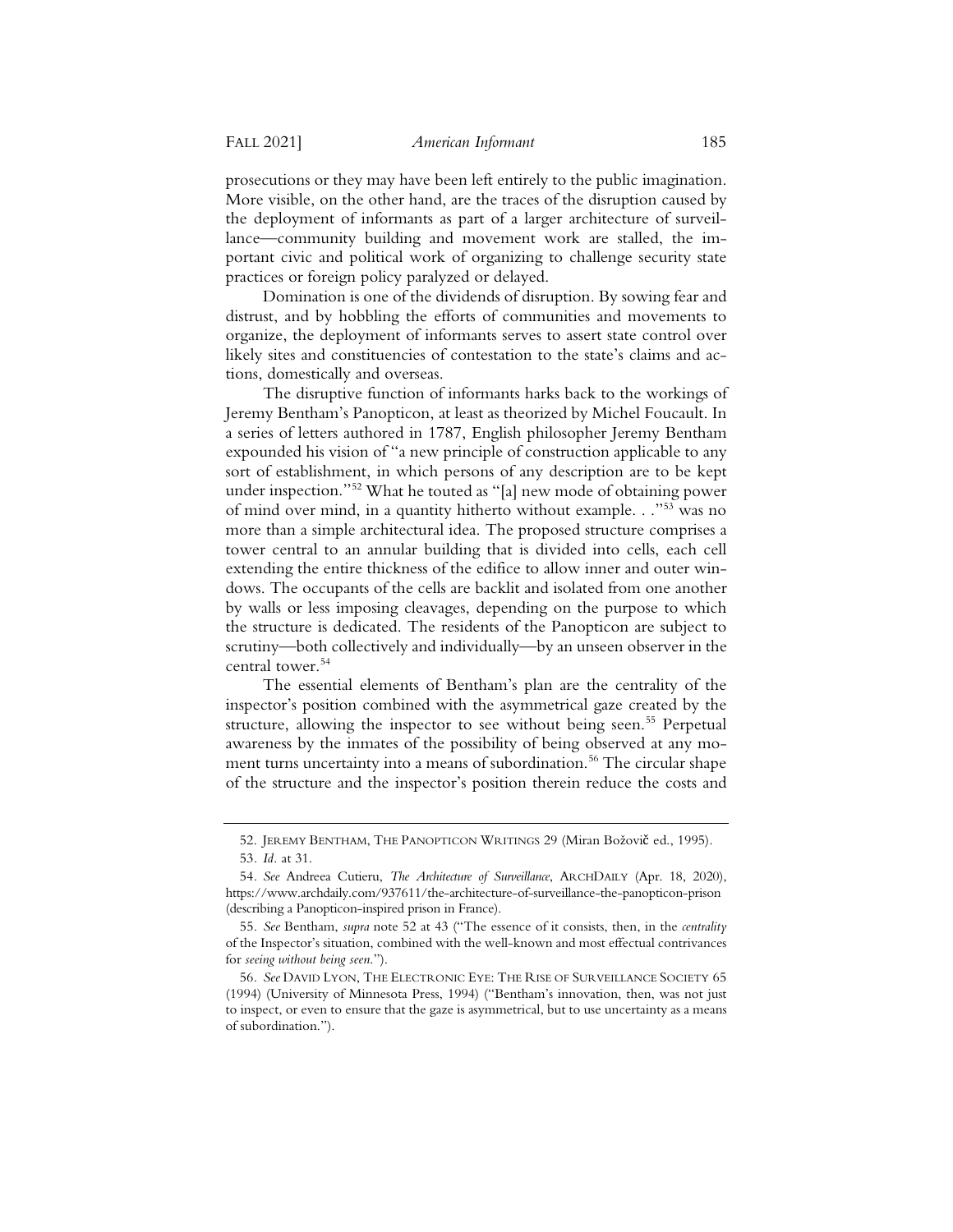difficulties of policing, such that a single inspector can realize the aforementioned risk of which the inmates are so keenly aware, merely by turning his gaze from one cell to the next. Indeed, in a passage that obliquely sets up the Panopticon as a secular parody of divine omniscience, Bentham describes the plan's advantages as resting primarily on "the *apparent omnipresence* of the inspector (if divines will allow me the expression), combined with the extreme facility of his *real presence*."57 Isolation is another feature playing an important though variable role in this scheme. In a Panopticon used as a penitentiary, for example, isolating the inmates would forestall any attempt at subversion, escape, or other such conspiracy by removing all common spaces and preventing contacts among inmates.<sup>58</sup> Irrespective of the purpose to which the tool is applied, however, its success is guaranteed by making the inmates "not only *suspect*, but be *assured*, that whatever they do is known, even though that should not be the case."59

The Panopticon was the subject of little and mostly derisive attention until Michel Foucault resuscitated the concept in *Surveiller et punir*. <sup>60</sup> Foucault considered Bentham's Panopticon as a salient part of an important historical moment. In his view, the concept marked a transition from punishment of the body to discipline directed at the mind; it constituted a prototype for a new physics of power. Foucault's analysis succeeds in isolating and appreciating Bentham's contributions to disciplinary modes of control. By turning visibility into a trap for the inmate; by ensuring that, through the combined effects of isolation and the asymmetrical gaze, the occupant of the Panopticon becomes "the object of information, never the subject in communication," Bentham created a self-sustaining system of power borne by the very individuals it controls since they can never be free of the possibility of being watched and consequently internalize the surveillance mechanism, becoming their own inspectors.<sup>61</sup> More than a mere solution to a technical problem, Foucault saw the Panopticon as a

<sup>57.</sup> Bentham, *supra* note 52, at 45. *See* Lyon, *supra* note 56, at 63 ("Bentham's Panopticon represented a secular parody of divine omniscience, and the observed was also, like God, invisible.").

<sup>58</sup>*. See* Bentham, *supra* note 52, at 48 (describing the advantages of isolating inmates in a penitentiary).

<sup>59</sup>*. Id.* at 94.

<sup>60.</sup> Foucault's account of the vitality of the concept clashes with that of most other scholars. According to Foucault, over the course of two centuries, the Panopticon so stimulated the imaginations of thinkers as to have led to the conception and even the construction of numerous variations along the main lines set down by Bentham. MICHEL FOUCAULT, SURVEILLER ET PUNIR: NAISSANCE DE LA PRISON 239 (1975). Foucault adduces no evidence in support of this proposition besides his citation to N.H. Julius. *Id.* at 252.

<sup>61</sup>*. See id.* at 234-35 for a discussion of that contribution.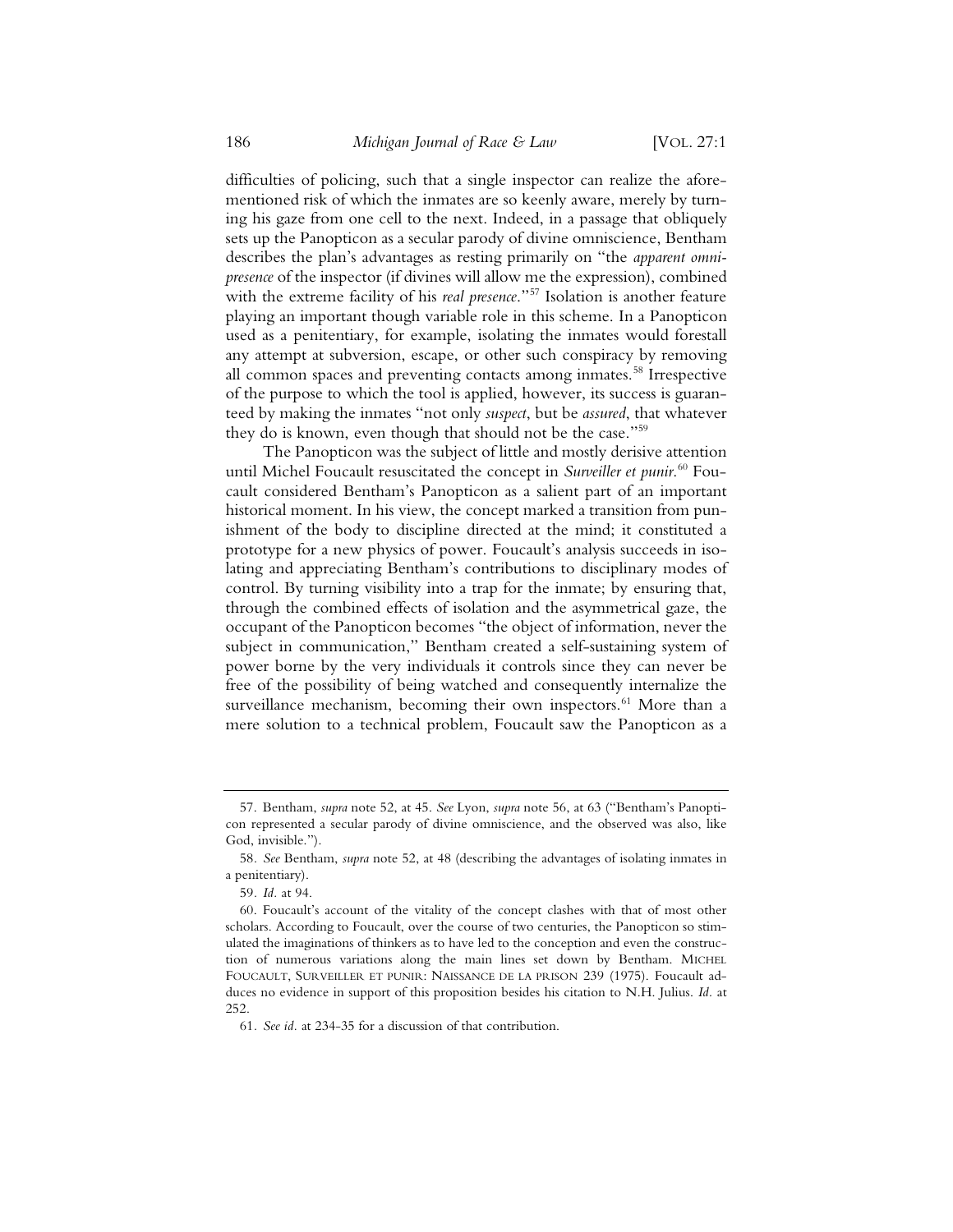blueprint for an entire societal type.<sup>62</sup> That Bentham presented his project as a self-contained institution should not blind us to the fact that it is really a scalable model, "the diagram of a mechanism of power reduced to its ideal form,"63 argued Foucault.

The possible presence of informants installs the targets of surveillance in a panoptic dynamic. They become the inmates of Bentham's and Foucault's prison, subject to both the asymmetrical gaze—being seen without seeing in return—and to a sense of uncertainty about whether and when they are being watched. The third core panoptic element, isolation, is not structural in the literal sense in our context, not in the way that inmates are separated from one another by physical walls in a panoptic penitentiary. But isolation flows from the possible presence of informants in a community or in movement spaces, sowing discord and distrust, thereby separating community members and activists from one another.

At this juncture in the analysis, it bears emphasis that the *color* of surveillance is central. The effect achieved through the deployment of informants in post-9/11 America is not truly *pan*optical in that informants neither target nor affect everyone equally.<sup>64</sup> Muslim and/or Black communities and organizing spaces bear the brunt of infiltration by informants, along with many other forms of surveillance.

Informants, therefore, project the security state's claim to ubiquity. Some observant Muslim clients on the receiving end have noted how that claim appears to usurp divine attributes of omnipresence, omniscience, and omnipotence. Indeed, the presumed presence of close yet elusive informants is reminiscent of the Qur'anic verse describing God as "closer to [man] than his jugular vein."65 Far less fanciful, however, are the concrete ramifications of recruiting and deploying informants in observant Muslim communities and houses of worship in the face of a clear Qur'anic prohibition on spying.66 My students, colleagues, and I have represented clients who

<sup>62</sup>*. See id.* at 252 ("En apparence, ce n'est que la solution d'un problème technique; mais à travers elle, tout un type de société se dessine.").

<sup>63</sup>*. Id.* at 239.

<sup>64</sup>*. See* Didier Bigo, *Globalized (In)Security: The Field and the Ban-Opticon*, 1 TERROR, INSECURITY AND LIBERTY 10 (Didier Bigo & Anastassia Tsoukala ed 2008); Didier Bigo, *Security, Exception, Ban, and Surveillance*, 1 THEORIZING SURVEILLANCE 46 (David Lyon ed 2006); Ibrahim Bechrouri, Approche géopolitique des stratégies de lutte anti-terroriste du New York Police Department 279-282 (unpublished July 5, 2021) (Ph.D. dissertation, University of Paris).

<sup>65.</sup> Qur'ān 50:16 ("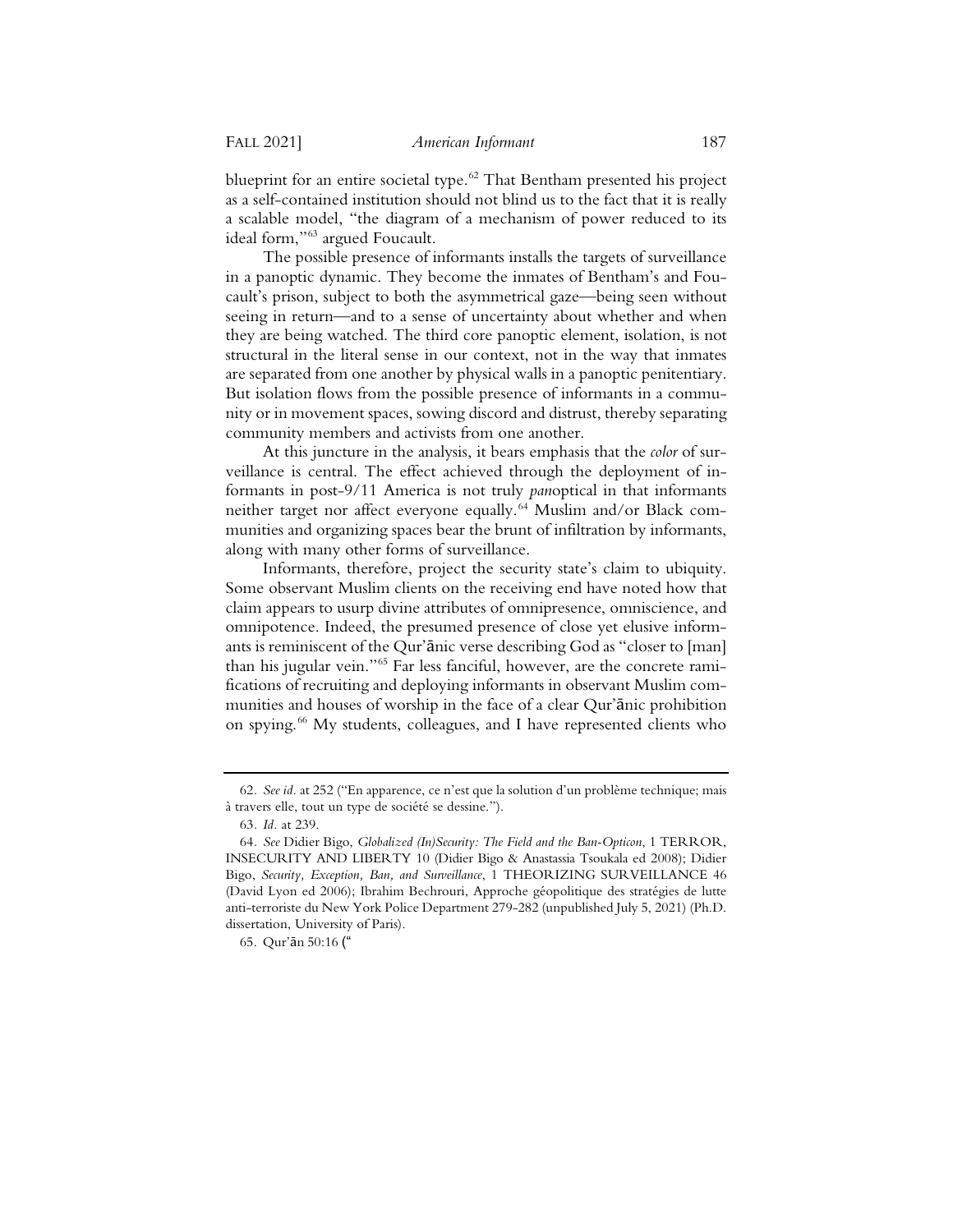declined to work as FBI informants in violation of the tenets of their Islamic faith and were placed or kept on the No Fly List as a result, in a bid by government agents to pressure them to reconsider.<sup>67</sup>

Aside from disruption, an insufficiently examined function of informants is the legitimizing role that they play in the larger so-called "war on terror." One is reminded of the "native informants" whose enabling role was dissected in postcolonial studies.<sup>68</sup> "Native informants" told European colonizers what they already believed, confirming pre-existing views and justifying with a veneer of local color whatever form or combination of occupation, exploitation, extraction, or war was being waged under the false pretenses of spreading civilization. Similarly, an important role of the post-9/11 informant in America is to affirm the regnant narrative positing the immediacy and urgency of an existential, Muslim-identified security threat on a global scale. However that is done, whether by in-court testimony or in government-issued accounts, informants legitimize not only discrete prosecutions but also and far more importantly a larger narrative, a veritable framework, along with structures of control and domination, both domestically and overseas.

#### THE PATH OF RESISTANCE

This is where most law review articles would offer prescriptions for policy or legal reform. Existing strictures governing the use of informants by various law enforcement agencies certainly leave much to be desired.<sup>69</sup>

<sup>[</sup>O you who have attained faith, avoid making too many assumptions—indeed, some assumptions are sinful. And do not spy on one another nor backbite one another. Would any of you like to eat the flesh of his dead brother? You would detest it. So be mindful of Allah; indeed, Allah is Granting and Accepting of repentance, Bestowing of mercy].

<sup>67</sup>*. Tanzin v. Tanvir*, 141 S. Ct. 486, 489 (2020).

<sup>68</sup>*. See* GAYATRI SPIVAK,ACRITIQUE OF POSTCOLONIAL REASON (1999) (tracking the figure of the "native informant" through various disciplines philosophy, history, literature); Edward Said, *The Academy of Lagado*, LONDON REVIEW OF BOOKS (2003) (analyzing Fouad Ajami as an influential "native informant" given his role as an Arab "expert" known for fervent anti-Arab views and right-wing Zionist sympathies).

<sup>69.</sup> The most relevant FBI policy documents are the Attorney General's Guidelines for Domestic FBI Operations, the Domestic Investigations and Operations Guide, and the Confidential Human Source Policy. THE ATT'Y GEN., U.S. DEP'T OF JUST., THE ATTORNEY GENERAL'S GUIDELINES FOR DOMESTIC FBI OPERATIONS (2008), https://www.justice.gov /archive/opa/docs/guidelines.pdf; FED. BUREAU OF INVESTIGATION, U.S. DEP'T OF JUST., DOMESTIC INVESTIGATIONS AND OPERATIONS GUIDE (2016), https://vault.fbi.gov/FBI% 20Domestic%20Investigations%20and%20Operations%20Guide%20%28DIOG%29/FBI% 20Domestic%20Investigations%20and%20Operations%20Guide%20%28DIOG%29%202016% 20Version/FBI%20Domestic%20Investigations%20and%20Operations%20Guide%20% 28DIOG%29%202016%20Version%20Part%2001%20of%2002/view; FED. BUREAU OF INVESTIGATION, U.S. DEP'T OF JUST., DOMESTIC INVESTIGATIONS AND OPERATIONS GUIDE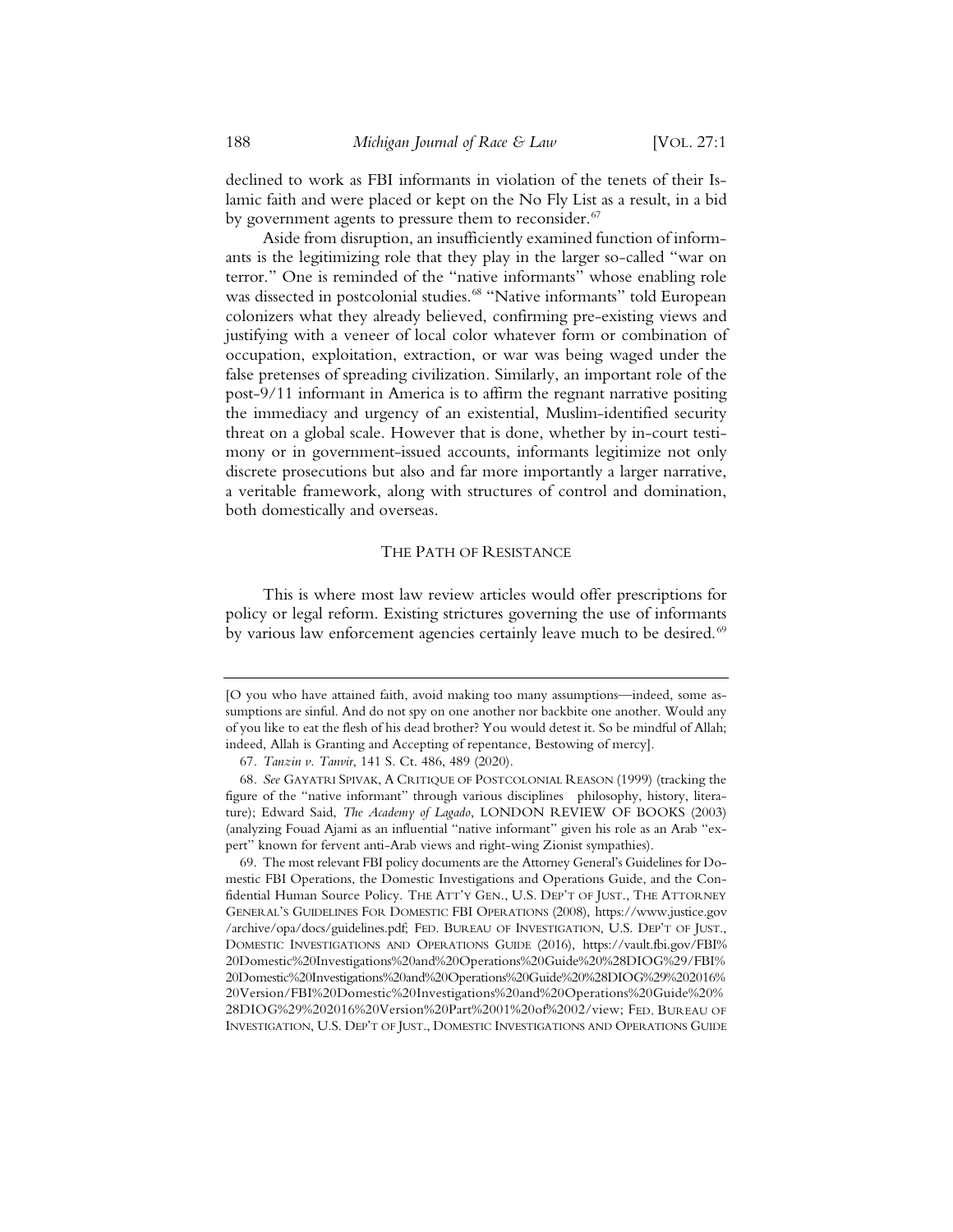But the ultimate ambition of this essay, having attempted to situate the problem and then unpack its implications, would be to lend immediate support to communities and movements grappling with informants in their midst, so that those constituencies are then better placed to pursue a radical transformation of the systems that most affect them. Put differently, we must first defeat informant networks and their handlers on our terrain before waging the largely political and cultural struggle to defeat them on theirs in more lasting fashion, by dismantling the very apparatus that sustains them.

My law students, colleagues, and I have worked with clients, communities, and movements to face this challenge in two principal ways: through mutual political education coupled with a studied, holistic, and homegrown practice of informant extraction. Our platform for this work has been the Creating Law Enforcement Accountability & Responsibility project and clinic (CLEAR), which I launched in 2009 with my students at the City University of New York (CUNY) School of Law. The aim was and is to support those who are targeted by law enforcement under the guise of security or counterterrorism.<sup>70</sup>

At the behest of partner communities and movements, CLEAR has developed and employed a comprehensive curriculum focused on the problem of informants, refined to integrate and disseminate best practices learned across spaces and over time. The rights awareness and legal security workshops on the subject of informants that CLEAR teams facilitate in community and movement spaces, along with the literature that CLEAR has generated over the years, all aim to build power, not demoralize and

<sup>(2013),</sup> https://www.documentcloud.org/documents/3416775-DIOG-Redactions-Marked-Redacted; FED. BUREAU OF INVESTIGATION, CONFIDENTIAL HUM. SOURCE POL'Y GUIDE (2015), https://www.documentcloud.org/documents/3422065-CHS-FINAL-Redacted. The NYPD Intelligence Bureau's surveillance of First Amendment activity is now governed by the current version of the *Handschu* Rules, which were strengthened as part of a settlement resulting from a challenge to the constitutionality of the NYPD's Muslim surveillance program in *Raza v. City of New York*, coupled with motion practice in the longstanding *Handschu* case. *See* REVISED *HANDSCHU* GUIDELINES (2017), https:// static1.squarespace.com/static/59134566e58c623970f2cd48/t/5c4fcd9b032be4383f4a4eff /1548733852344/Raza\_+jt+stip\_+exh+A\_+revised+Handschu+guidelines\_+2017.03.19.pdf; https://www.nydailynews.com/new-york/judge-greenlights-settlement-nypd-muslimsurveillance-suit-article-1.3004545. Permissive doctrine, exemplified by *Laird v. Tatum*, 408 U.S. 1 (1972), has proven to be of enduring utility to surveillance enterprises, be they deployed by state, federal (including military as in *Laird*), or municipal authorities. All of these authorities call for deep critique, but while that could well be the subject of other writing, it is not the object of this essay. For a set of regulatory proposals*, see, e.g.,* Diala Shamas, *A Nation of Informants: Reining In Post-9/11 Coercion of Intelligence Informants*, 83 BROOK. L. REV. 1175 (2018).

<sup>70.</sup> For more on CLEAR's work, visit www.cunyclear.org (last visited Oct. 21, 2021).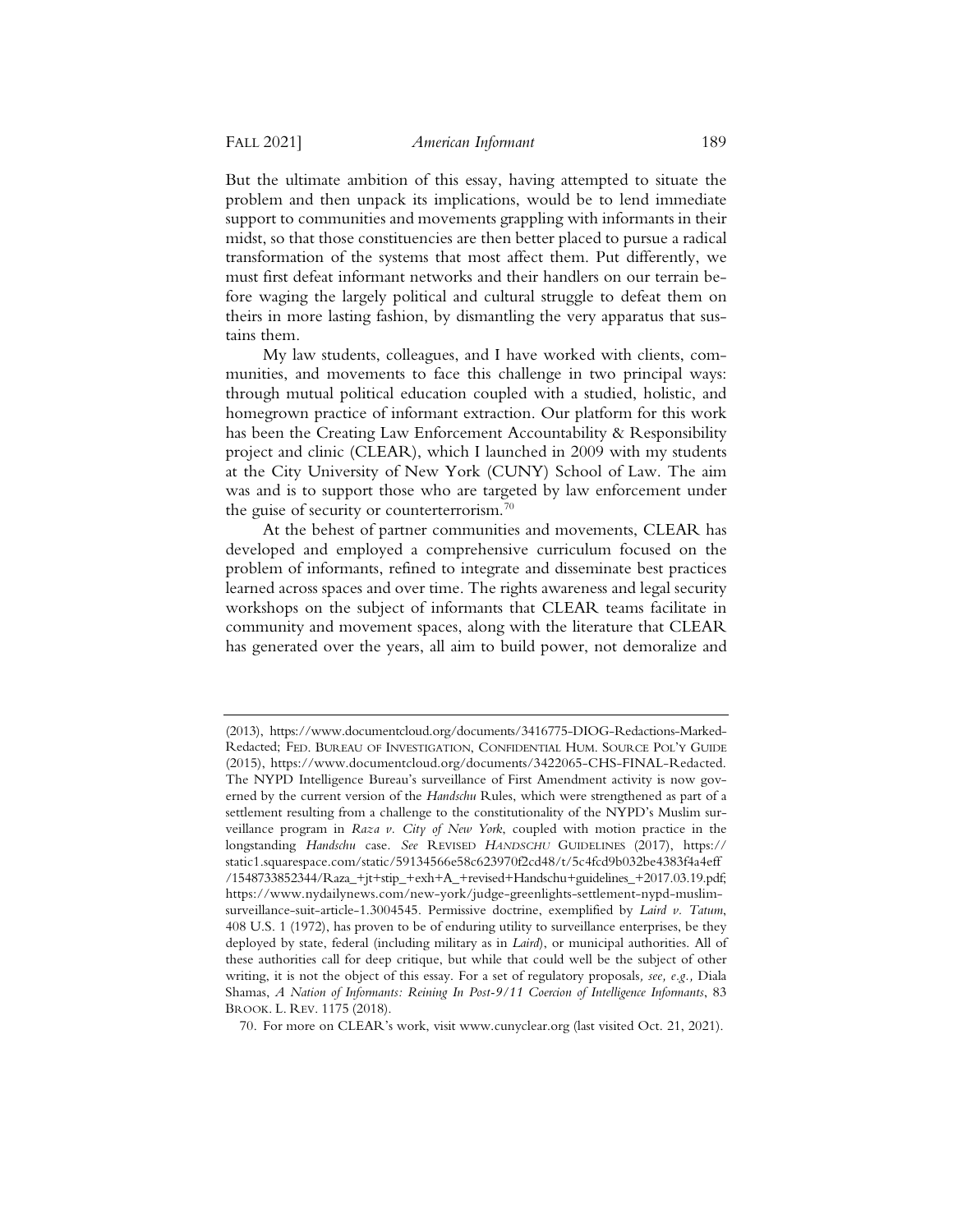discourage.71 The goal is to raise awareness of concrete realities and propose effective strategies of resistance, while remaining constantly careful not to promote paranoia and deter organizing impulses, thereby performing the security state's disruptive work in its stead.72

Informants are often told by their handlers that they have no way out—they must do law enforcement's bidding, and do it secretly, or else. Often, as discussed above, they are impressed into informancy by the threat of incarceration, deportation, or watchlisting. Informants also fear that they would be ostracized if members of their community discovered their secret, and that they have nowhere to turn. CLEAR works with community members and activists to counter that messaging. We encourage informants to come out of the shadows and offer them legal and community support, provided they are willing to exit their destructive role with agencies like the FBI.

In that way, we strive to dissolve a web of informants that thrives on secrecy, shame, isolation, and fear with openness, honesty, and holistic support. We offer people who come forward and commit to quit working as informants the legal support they need to resolve any underlying criminal, immigration, or watchlisting issues that their law enforcement handlers may be using to pressure them into service. When the time is right, we intercede on the informants' behalf with their handlers to inform law enforcement that they no longer wish to work as informants. We coordinate various demonstrations of support from community representatives and organizers so that the informants no longer feel isolated. Finally, we meet secrecy with transparency and publicity, working with trustworthy reporters to tell the informants' stories, which serves to protect them from law enforcement retaliation while making it less likely they would be of renewed value as informants in the future.

For example, CLEAR's informant extraction work has featured community members and activists turning up to support an informant's decision to pull out of a relationship with law enforcement, communicated in person to their handlers in a public space such as a park or on a city sidewalk, in the presence of their legal team from CLEAR, along with members of the press.73 Following that act—which is often experienced by the

<sup>71</sup>*. See* CLEAR, "What You Should Know About Informants," https://static1.squarespace .com/static/59134566e58c623970f2cd48/t/5c526c204d7a9c391e44c8cc/1548905505636 /ENGLISH+WHAT+TO+KNOW+ABOUT+INFORMANTS.pdf (available in multiple languages).

<sup>72.</sup> For more, *see* Ramzi Kassem & Diala Shamas, *Rebellious Lawyering in the Security State*, 23 N.Y.U. CLIN. L. REV. 671, 702-704 (2017) (discussing rights awareness and legal security workshops facilitated by CLEAR).

<sup>73</sup>*. See* Mazin Sidahmed, *How the FBI Coerced This Muslim Immigrant into Working as an Informant*, DOCUMENTED (Dec. 22, 2020), https://documentedny.com/2020/12/22/howthe-fbi-coerced-this-muslim-immigrant-into-working-as-an-informant (reporting how Fatma,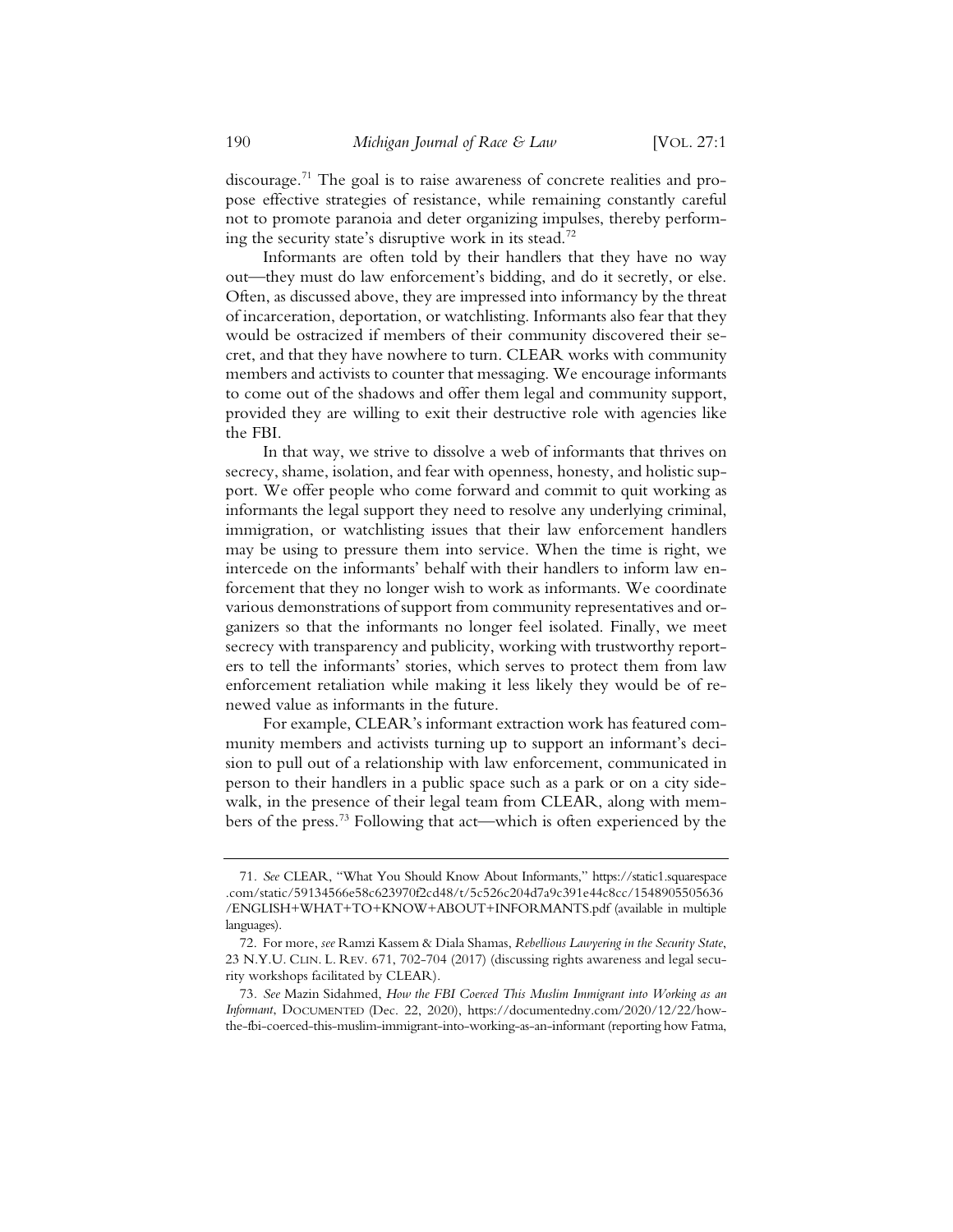former informants as both terrifying and liberating—CLEAR has engaged in restorative justice work, facilitating and moderating meetings between the former informants and their erstwhile targets.<sup>74</sup> While such conversations can be difficult, they also create room for reconciliation and healing.

## CODA

An accurate analysis of the role, value, and valency of informants, along with a mastery of strategies of resistance, remain as vital today as they were ever before in communities and movements that find themselves in the crosshairs of the sprawling security apparatus that is among the signature legacies of the post- $9/11$  period.<sup>75</sup> An entire generation of FBI agents and other law enforcement officers have been reared on questionable practices of informant recruitment, deployment, and use.<sup>76</sup> These agents and officers know little else—they are far less familiar and comfortable with conventional criminal investigative work. The old saying about a person with only a hammer seeing nails everywhere comes to mind. And because the bloated security apparatus developed over the past two decades remains intact today, it must seek additional demographics to paint as a threat and to target in order to justify its own expensive existence.

In addition to a continued focus on both Black and non-Black Muslims, there has already (and unsurprisingly) been a resurgence of the FBI's historical obsession with Black-led racial justice movements. In the wake of the murder of George Floyd by police in 2020, with an unprecedented

a Ghanaian Muslim immigrant coerced into working as an informant, flanked by a team of CLEAR attorneys and law students, alongside a reporter, informed her FBI agent handlers in a public park that she would no longer be working with them); Arun Venugopal, *Pressured to Spy on NYC Mosques for Two Years, An Immigrant FBI Informant Seeks A Way Out*, GOTHAMIST (Aug. 22, 2019), https://gothamist.com/news/pressured-to-spy-on-nycmosques-for-two-years-an-immigrant-fbi-informant-seeks-a-way-out (describing how FBI informant Bilol, an Uzbek Muslim, flanked a team of CLEAR attorneys and activists, informed FBI agents on a city sidewalk that he would no longer be working with them).

<sup>74.</sup> Venugopal, *supra* note 73 (describing former informant Bilol's outreach to leaders in Muslim communities he was tasked to spy on in order to repair the damage he caused by working for the FBI).

<sup>75.</sup> Dana Priest & William M. Arkin, *A Hidden World, Growing Beyond Control*, WASH. POST (July 19, 2020), https://www.washingtonpost.com/investigations/top-secret-america /2010/07/19/hidden-world-growing-beyond-control-2 (reporting how secrecy throughout sprawling U.S. security and intelligence apparatus has made it nearly impossible to determine whether it fulfills its stated purpose).

<sup>76</sup>*. See* Janet Reitman, *I Helped Destroy People*, N.Y. TIMES MAG. (Sept. 1, 2021), https:// www.nytimes.com/2021/09/01/magazine/fbi-terrorism-terry-albury.html ("Tremendous pressure was put on agents to bolster their squad's numbers on open or active investigations and informants, which boosted the office's statistics, resulting in more funding for agents, analysts, surveillance teams and other aspects of the J.T.T.F., which in turn would open more investigations.").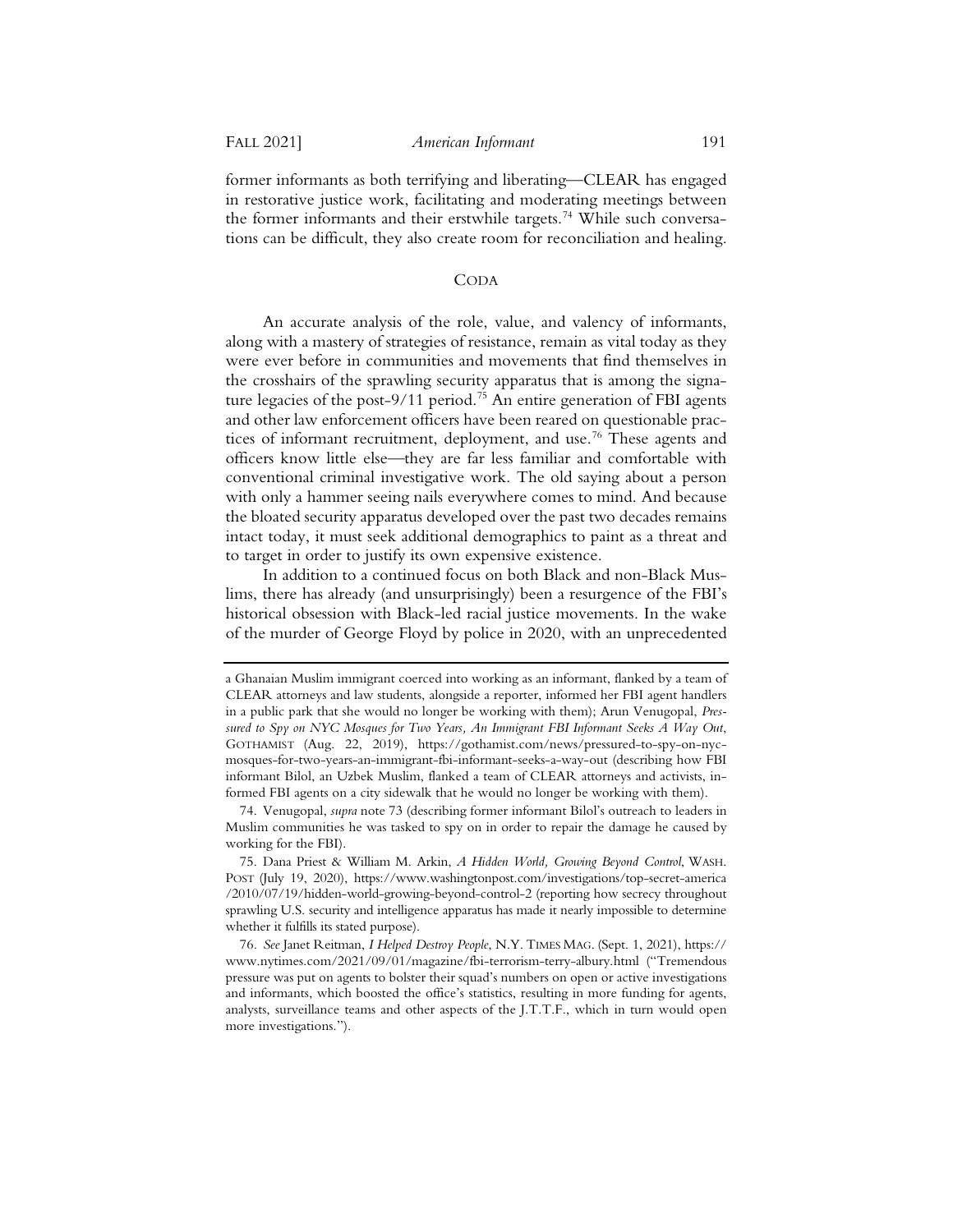wave of protests against police violence sweeping the nation, then-Attorney General Bill Barr saw fit to activate the national network of 56 regional Joint Terrorism Task Forces (JTTFs) against the movement in defense of Black lives.<sup>77</sup> The silver lining to that development is that it naturally highlights a commonality of both predicament and, importantly, purpose that should bind affected groups. The present historical moment organically offers an opportunity to draw inspiration and teachings from the centuries of struggle and organizing by Black people in the United States, combined with the invaluable lessons gleaned by Black and non-Black Muslims post-9/11. Together, not only can these groups, with their allies, mount resistance to informants and the larger system they represent, but they can also contribute to reimagining their society and the world beyond without the harmful trappings of that system.

<sup>77.</sup> WILLIAM P. BARR, ATT'Y GEN., U.S. DEP'T OF JUST., STATEMENT ON RIOTS AND DOMESTIC TERRORISM (May 31, 2020), https://www.justice.gov/opa/pr/attorney-generalwilliam-p-barrs-statement-riots-and-domestic-terrorism (reporting Attorney General's announcement in response to Black Lives Matter protests that national network of 56 regional FBI Joint Terrorism Task Forces (JTTFs) will be used to identify "criminal organizers and instigators"); THE MOVEMENT FOR BLACK LIVES & CLEAR, STRUGGLE FOR POWER 8-9 (2021), https://m4bl.org/wp-content/uploads/2021/08/Struggle-For-Power-The-Ongoing-Persecution-of-Black-Movement-by-the-U.S.-Government.pdf.